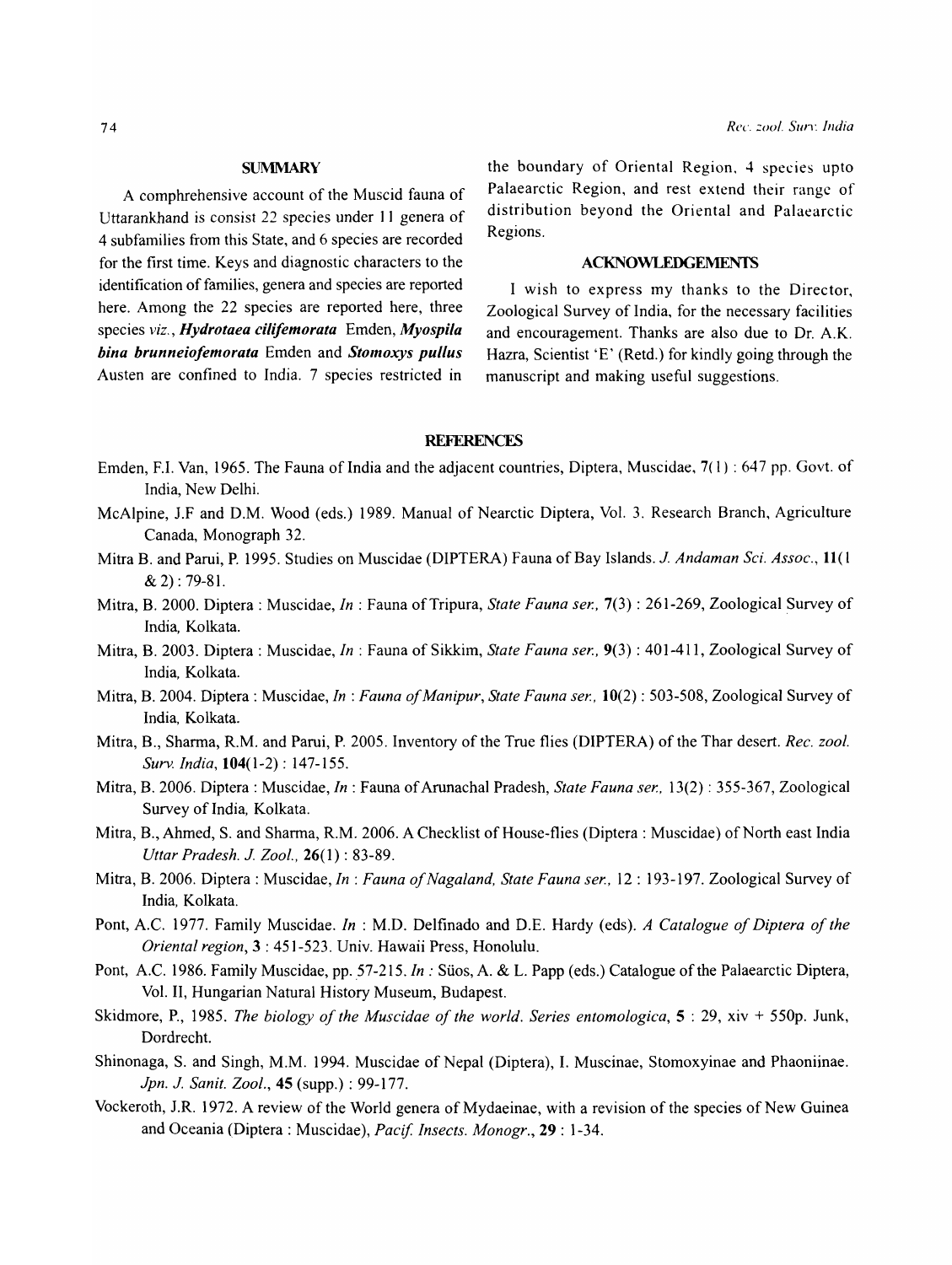

Rec. zool. Surv. India: 111(Part-2): 75-88, 2011

# ON A COLLECTION OF INSECTA: COLEOPERA : CERAMBYCIDAE AND CURCULIONIDAE (BRACHYDERINAE AND OTIORRHYNCHINAE) FROM UTTARAKHAND

P. MUKHOPADHYAY

*Zoological Survey of India, M-Block, New Alipore, Kolkata-700 053* 

# INTRODUCTION

The members of the fmily Cerambycidae are commonly known as longicomia or Longicom beetles. It includes 35,000 species under 4,000 genera in 11 subfamilies from the world (Lawrence, 1982). The numher of species known to occur in the Indian region over 1,200. Of which 490 species belong to the subfamily Cerambycinae and 720 species in the subfamily Laminae. Over 200 further species have been described since 1914. Of them about 156 species of Cerambycinae and 224 species of Lamiinae are found to attack trees, shrubs, woody climber, viens etc. (Beeson, 1941). Major workers on this family are Gahan (1906), Stebbing (1914), Beeson ( 1941), Breuning (1960-66).

The members of the family Curculionidae are commonly known as weevils and beongs to the superfamily Curculionoidea under the suborder Rhynchophora of the Order Coleoptera. Subfamily Ottorrhynchinae, Brachyderinae and Tanyrrhynchinae that are known from India (Marshal, 1916) belongs to the section Adelognathi which include short snouted weevils. The members of the subfamily Brachyderinae can be easily distinguished by its scrobes being lateral in position and the sublinear furrow curving downward infront of the eye. The members of the subfamily Otiorrynchinae can easily be distinguished by its prothorax without post ocular lobes or vibrissae. Thei members are found to occur in variable habitat and majority of them appear to feed in rotten wood, cambium of roots, stems, flowers, seeds and many of them are also found in soil as a root feeder. They are very economically important because they eat flower buds, seed, young fruits and also act as defofiaters, leaf miners, stem and collar borers, wood borers etc. Major worker on this group are Schönherr, Boheman,

Gyllen & Fahreaus (1833-1885), Lacordaire (1866), VonHarold (1871), GA.K. Marshal (1916) etc.

Present study is based on the collection made by the different survey parties of Zoological survey of India including the earlier material present in the Coleoptera Section have also been included. Distributional data and synonymies of each species has also been given from pusblihed records as well as actual study of the specimens.

# SYSTEMATIC ACCOUNT (LIST OF TAXA)

Family CERAMBYCIDAE Subfamily LAMIINAE Tribe MESOSINI Genus *Cacia* Newmann, 1842 Subgenus *Pericacia* Breuning

1. *Cacia (Pericacia) cretifera* (Hope) Genus *Mesosa* Latreille, 1829

- 2. Mesosa *indica* (Breun) Genus *Coptops* Serville, 1835
- 3. Coptops aedificator (F.) Tribe XENOLEINI Genus *Xenolea* Thomson, 1864
- *4. Xenolea asiatica* (Pic.) Tribe AGNIINI Genus *Blepephaeus* Pascoe, 1866
- *5. Blepephaeus nigrosparsus* Pic. Genus *Monochamus* Guerin-Meneville, 1826
- *6. Monochamus bimaculatus* Gahan Tribe BATOCERINI

Genus *Batocera* Castelnau, 1840

*7. Batocera rubus* (Linne)

Genus *Apriona* Chevrolat, 1852

8. *Apriona cinerea* Chevrolat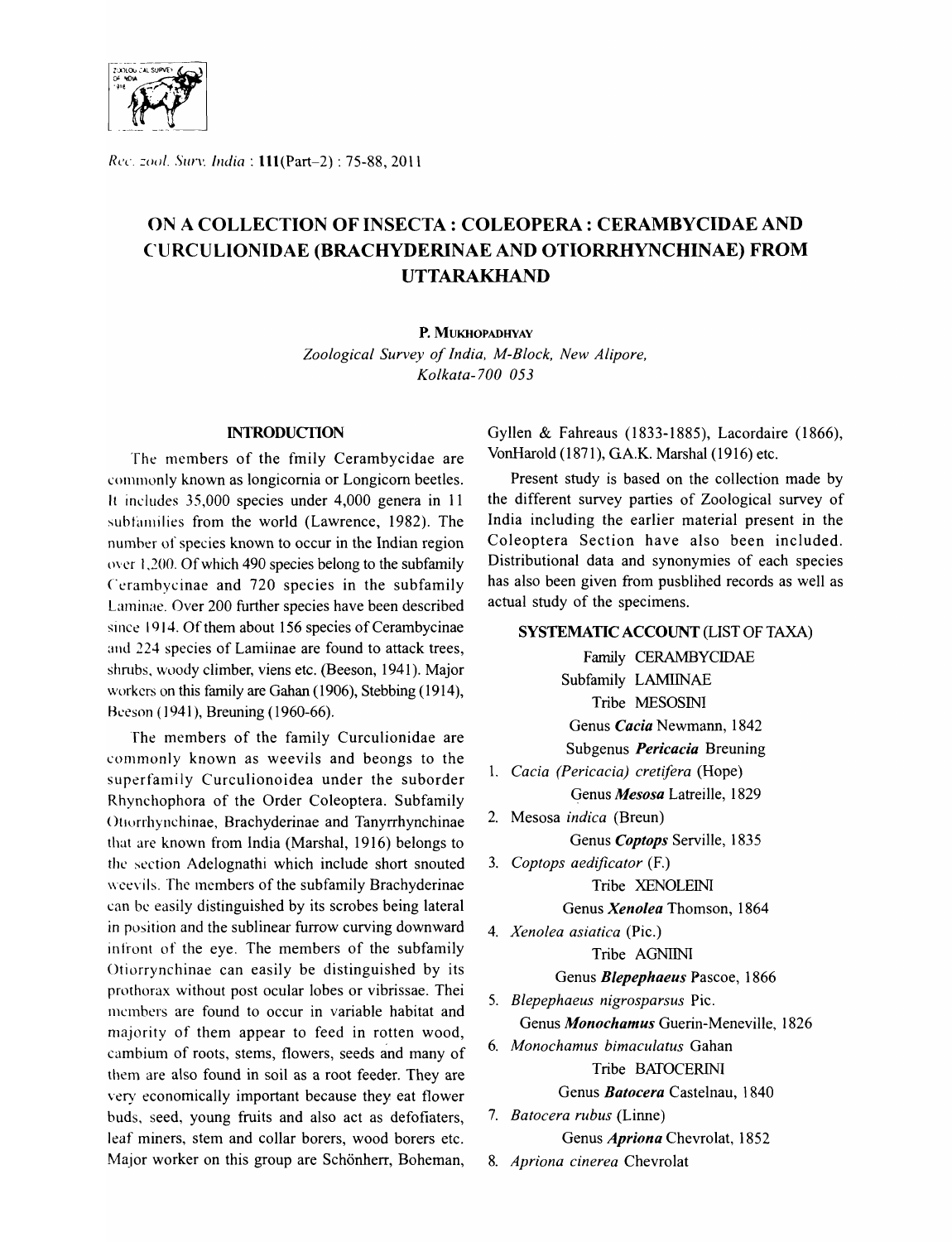Tribe APOMECYNINI Genus *Ropica* Pascoe, 1858 *9. Ropica rufescens* (Pic.) Genus *Apomecyna* Latreille, 1829 *10. Apomecyna histrio* (F.) Tribe PTEROPLINI Genus *Sthenias* Castelnau, 1840 11. *Sthenias grisator* F. Genus *Pterolophia* Newmann, 1842 Subgenus *Mimoron* Pic. *12. Pterolophia (Mimoron) brevigibbosa* Pic. Subgenus *Pterolophia s.str. 13. Pterolophia (s.str.) occidentalis* (Schew) Genus *Desisa* Pascoe, 1865 Subgenus *Desisa* Pascoe *14. Desisa (s.str.) subfasciata* (Pascoe) *15. Desisa (s.str.) plagiata* Breuning Tribe ACANTHOCININI Genus *Exocentrus* Mulsant, 1839 Subgenus *Pseudocentrus* Fairmaire *16. Exocentrus (Pseudocentrus) jlemingiae* Fisher *17. Exocentrus (Pseudocentrus) grcurae* (Fish.) 18. *Exocentrus (Pseudocentrus) dalbergiae* (Fish.) *19. Exocentrus (Pseudocentrus) cudraminae* (Fish.) *20. Exocentrus (Pseudocentrus) alboguttatus* (Fish.) Tribe DORCASCHEMATINI Genus *Olenecamptus* Chevrolat, 1835 21. Olenecamptus indianus Thomson *22. Olenecamptus bilobus* (F.) Tribe SAPERDINI Genus *Glenea* Newmann, 1842 Subgenus *Glenea s.str. 23. Glenea (s.str.) maculata* (Hope) Subgenus *Stiroglenea* Aurivillius 24. Glenea *(Stiroglenea) spilota* (Thomson) Tribe CROSSOTINI Genus *Moechotypa* Thomson, 1864 *25: Moechotypa asiatica* (Pic.) Subfamily PRIONINAE Genus *Lophosternus* Guer., 1844 *26. Lphosternus hugelii* Redtenb. Subfamily LEPTURINAE Genus *Apiocephalus* Gahan, 1898 *Apiocephalus licheneus* Gahan Subfamily CERAMBYCINAE Group ASEMINI Genus *Tetropium* Kirby, 1837 *27. Tetropium oreinum* Gahan

Genus *Criocephalus* Mulsant, 1839 *28. Criocephalus unicolor* Mshl. Group OEMINI Genus *Xystrocera* Serv., 1869 29. Xystrocera globosa Oliv. Group CERAMBYCINI Genus *Aeolesthes* Gahan, 1890 *30. Aeolesthes holosericea* Fab. Genus *Diorthus* Gahan, 1891 *31. Diorthus simplex* White Genus *Deroilis* Gahan, 1891 *32. Derolus mauritanicus* Buquet Group MYTHODINI Genus *Phyodexia* Pascoe, 1871 *33. Phyodexia concinna* Pascoe Group PURPURICENINI Genus *Purpuricenus* Latrielle, 1829 *34. Purpuricenus montanus* White Group PYRESTINI Genus *Erythrus* White, 1853 *35. Erythrus westwoodi* White Group CLYTINI Genus *Xylotrechus* Chevrolat, 1860 *36. Xylotrechus stebbingi* Gahan *37. Xylotrechus subscutellatus* Chev. Genus *Perissus* Chevrolat, 1863 *38. Perissus fuliginosus* Chev. Genus *Caloclytus* Fairm., 1864 *39. Caloclytus annularis* F. Group EPIPEDOCERINI Genus *Epipedocera* Chevrolat, 1863 *40. Epipedocera affinis* Chevr. Family CURCULIONIDAE Division ADELOGNATHI Subfamily BRACHYDERINAE Group BLOSYRIDES Genus *Blosyrodes* Jek., 1875 1. *Blosyrodes variegates* (Redtenbacher) Group TANYMECIDES Genus *Tanymecu* Schönh., 1826 *2. Tanymecus circumdatus* var. *rusticus Gyll. 3. Tanymecus agrestis* Fst. Genus *Dereodus* Schönh., 1826 *4. Dereodus polinosus* (Redt.) Genus *Astycus* Schönh., 1826 *5. Astycus lateralis* (F.)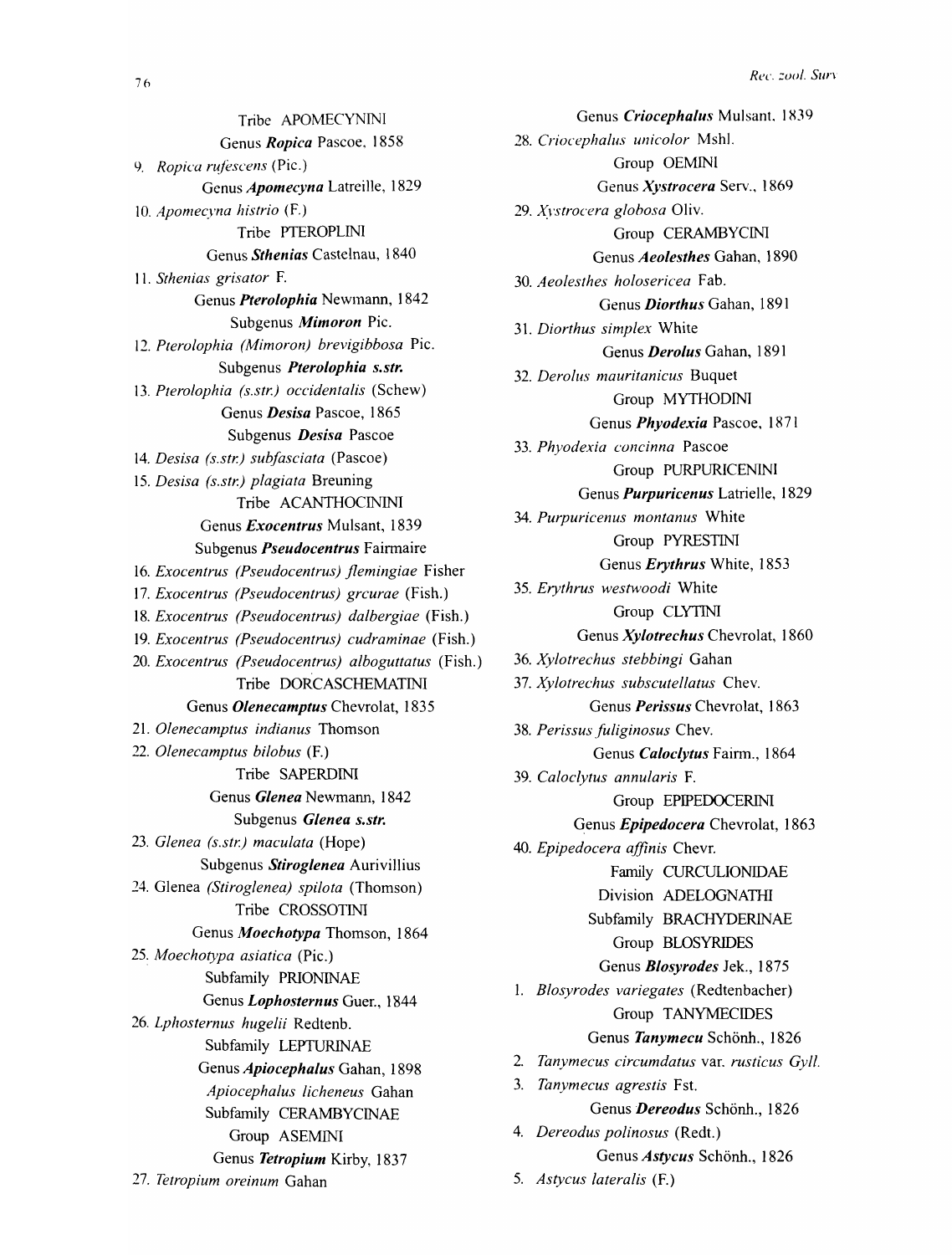# Genus Lepidospyris Mshl., 1916

- 6. Lepidospyris cretacea Faust.
- 7. Lepidospyris demissa Mshl.

# Genus Leptomias Fst., 1866

- 8. Leptomias angustatus (Redt.)
- 9. Leptomias lituratus (Redt.)
- 10. Leptomias curtus Mshl.
- 11. Leptomias jekeli Fst.
- 12. Leptomias bipustulatus Fst.
- 13. Leptomias sulcicollis Mshl.
- 14. Leptomias longulus (Fst.)
- 15. Leptomias curvipes Mshl.

# Genus Xylinophorus Faust, 1885

16. Aylinophorus strigifrons Fst.

## Genus Pachynotus Redt., 1848

17. Pachynotus globulicollis Redt.

Genus Achlaenomus Waterhouse, 1853

- 18. Achlaenomus ebeninus Waterhouse
	- Subfamily OTIORRHYNCHINAE

# Group PHYLLOBIIDES

## Genus Myllocerus Schönh., 1826

- 19. Myllocerus şetulifer Desbr.
- 20. Myllocerus setulifer Mshl.
- 21. Myllocerus setulifer (Hbst.)
- 22. Myllocerus setulifer Mshl.
- 23. Myllocerus setulifer Mshl.
- 24. Myllocerus setulifer Boh.
- 25. Myllocerus setulifer Mshl.
- Genus Arrhines Schönh., 1834
- 26. Arrhines languides Gyllenhal

# **SYSTEMATIC ACCOUNT**

## Family CERAMBYCIDAE

Subfamily LAMINAE

#### Tribe MESOSINI

## Genus Cacia Newmann, 1842

- 1842. Cacia Newmann, Ent., 1: 290 (Type spinigera Newmann).
- 1864-65. Cacia, Pascoe, Trans. Ent. Soc. Lond., (2)3: 106.
- Cacia, Laccordaire, Gen. Col. 9:369, 374. 1869.
- 1939. Cacia, Breuning, Ent. Nov., 3rd Supp. 55: 435-460.
- $1951.$ Cacia, Gressitt, Longicornia, 2: 421-424.
- $1970.$ Cacia, Rendon & Breuning, Pac. Ins. Monograph,  $24:19-21.$

# Subgenus *Pericacia* Breuning

1970. Cacia (Pericacia) Rendon & Breuning, Pac. Ins. Monograph, 24: 19-20.

## Cacia (Pericacia) cretifera (Hope)

1831. Lamia cretifera Hope, In Grey. Zool. Misc., 27.

- 1865. Cacia incensa Pascoe, Trans. Ent. Soc. Lond., (3)3 : 112, note.
- 1939. Cacia crucifera Breuning, Ent. Nov., 3rd supp. 55 : 459.
- 1970. Cacia (Pericacia) cretifera (Hope), Rendon & Breuning, Pac. Ins. Monograph, 24: 19-20.

Material examined : 1 ex., India : Uttarakhand : Dehradun: Nakronda, 2.viii.1936, 6682/H4, FRI, Deh.; 1 ex., Dehradun 23.vi.1934, 6683/H4, FRI, Deh.

Distribution: India: Uttarakhand (Dehradun), Himalaya, Assam, Andaman Island.

Elsewhere: Southern Asia, Indochina, Laos, Tenasserim, South China, Myanmar.

*Remarks*: This species first time recorded from this state.

## Genus Mesosa Latreille. 1829

- 1829. Mesosa Latreille, In Cuvier, Regne Anim. Ins. 2(2): 124 (Type : curculionoides Linne).
- 1829. Mesosa, Castelnau, 1840. Hist. Nat. Col. 2:463.
- 1869. Mesosa, Lacordaire, Gen Col., 9:369, 378.
- 1939. Mesosa, Breuning, Ent. Nov., 3rd Supp. 55:403-09.
- 1970. Mesosa, Rendon & Breuning, Pacific Insect Monograph, 24: 11-16.

#### *Mesosa indica* (Breun.)

Material examined : 1 ex., India : Uttarakhand : Dehradun: Lachiwala, 1.vii.1930, 6684/H4, FRI.; 1 ex., Lachiwala 12. vii. 1929, 6685/H4, FRI Deh.

Distribution: India: Ostindien, Uttarakhand.

*Remarks*: The species is first time recorded from this state, though reference not seen.

# Genus Coptops Serville, 1835

- 1835. Coptops Serville. Ann. Soc. ent. Fr., 4:64 (Type: aedificator F.).
- 1840. Coptops, Castelnau, His. Nat. Col., 2:466.
- 1864. Coptops, Thomson, Syst. Nat., 371.
- 1864-65. Coptops, Pascoe, Trans. Ent. Soc. Lond., (3)3: 96, 116.
- 1869. Coptops, Lacordaire, Gen. Col., 9:369, 384.
- 1933. Coptops, Matsushita, J. Fac. Agric. Hokk. 34(2): 338-44.
- 1951. Coptops, Gressitt. Longicornia, 2: 430-32.
- 1970. Coptops, Rondon & Breuning, Pac. Ins. Monograph,  $24:28-30$

#### Coptops aedificator (F.)

- 1792. Coptops aedificator F., Ent. Syst., 1(2): 279.
- 1877. Coptops bidens Wollast., Col. S. Helena, P. 210.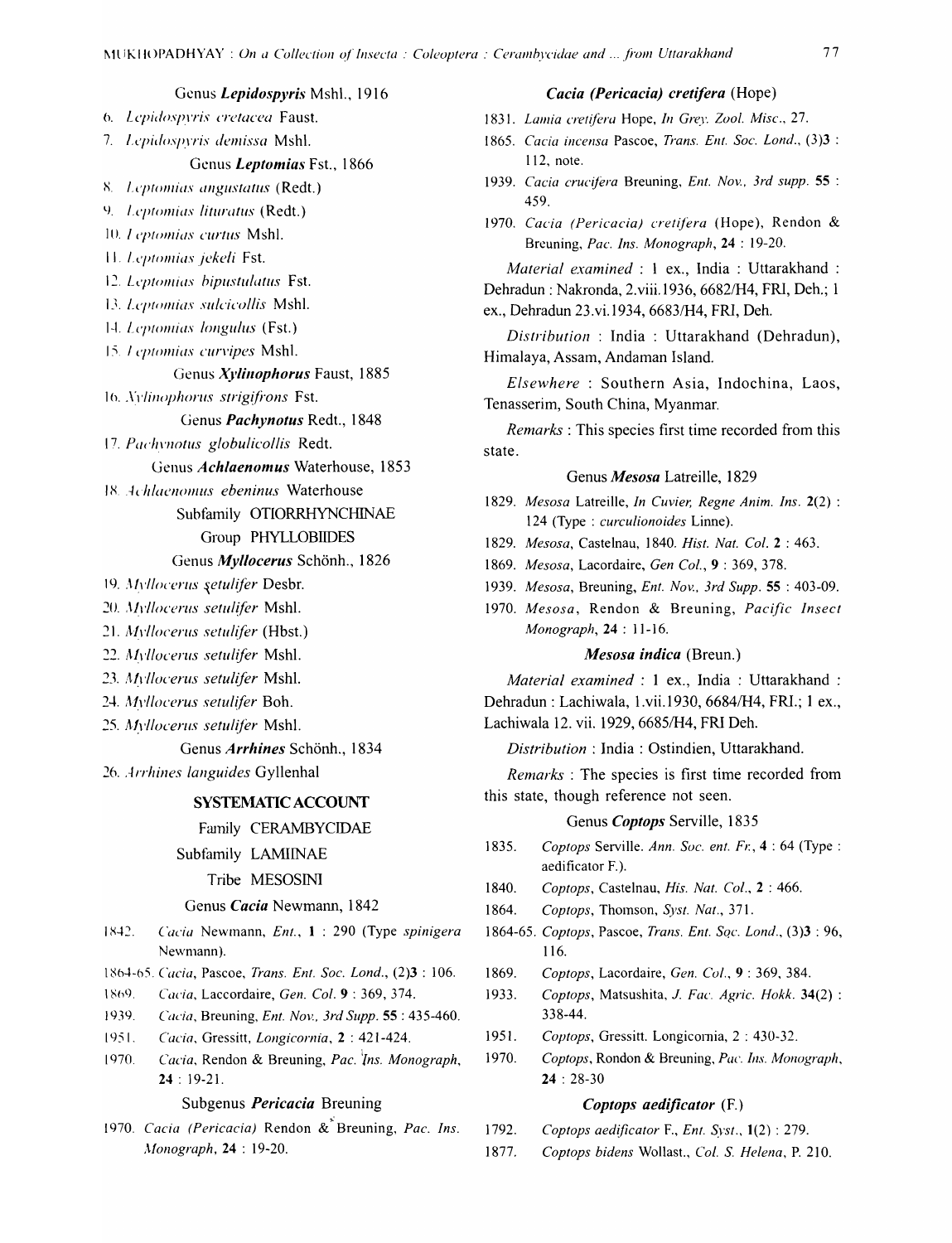1792. *Coptopsfusea* 01., *Eneyc/. Ma'rh.* Ins., 7 : 210.

1835. *Coptops parallela* Serv., *Ann. Soc. ent. Fr.,* 4 : 64.

1872. *Coptops quadristigma* Fahr., *Givers. Vet. Akad. Forhandl.,* 29(2) : 30.

*Material examined:* 1 ex., India: Dehradun : Jhaira, l.x.1929, 6687fH4, FRI, Deh.

*Distribution* : India : Uttarakhand (Dehradun), Ostindien.

*Elsewhere:* Africa, Madagascar, Bauritius, Bourbon, Sir Lanka.

# Tribe XENOLENINl

## Genus *Xenolea* Thomson, 1864

*1864. Xenolea* Thomson, *Syst. Cer.,* 91 (Type: collaris Th.)

- *1872. Xenolea,* Lacordaire, *Gen. Col.,* 9 : 460.
- *1934. Xenolea,* Matsushita, *J. Fac. Agric. Hokk., 44(2)*  356.
- *1934. Xenolea,* Philip, *J. Sci.,* 72 : 135.
- *1950. Xenolea,* Breuning, *Longicornia,* 1 : 272, fig. 1.
- *1951. Xenolea,* Gressitt, *i.e.* : 447.

# *Xenolea asiatica* (Pic.)

*1924. Aeschopalaea siatica* Pic., *Echange,* 41 : 16.

- *1894. Xenolea tomentosa* v. *asiatica,* Gahan, *Trans. Ent. Soc. Lond.* : 483.
- *1938. Xenolea asiatica,* Gressitt, *Lingn. Sci.* J., 17 : 158.
- *1950. Xenolea asiatica,* Breuning, *Longicornia,* 1 : 274.
- *1939. Xenolea tomentosa asiatica* Gressitt. *Lingn. Sci. J.,*  18 : 69; 1951, i.c. 447.

*Material examined:* 1 ex., India: Uttarakhand : Dehradun : Ramgarh, 11. vi. 1931, 6608/H4, Dr. B.N. Chopra; 1 ex., Dehradun, Ramgarh, 13.vi.1931, 6609/H4, Dr. B.N. Chopra; 1 ex., Dehradun, Ramgarh, 5.vi.1931, 6610/H4, Dr. B.N. Chopra.

*Distribution* : India: Uttarakhand.

*Elsewhere:* North Vietnam, China, Japan, Laos, Singapore, Indonesia.

*Remarks* : This species is recorded here for the first time from India (Uttarakhand).

## Tribe AGNINI

#### Genus *Blepephaeus* Pascoe, 1866

- *1866. Blepephaeus* Pascoe, *Proc. Zool. Soc. Lond., (3)3*  249 (type: *Succinctor* Chev.).
- *1869. Blepephaeus,* Lacordaire, *Genl. Col.,* 9 : 339.
- *1943. Blepephaeus,* Breuning, *Nov. Ent. 3rd Supp.,* 116-117 : 355-364.
- *1951. Blepephaeus,* Gressitt, *Longicornia,* 2 : 377-379.

## *Blepephaeus nigrosparsus* Pic.

*1925. Blepephaeus nigrosparsus* Pic *Eclarge.* 

*Material examined* : 1 ex., India : Uttarakhand : Haldwani : Chakrata range, 14.vi.1930, 6613/H4, Dr. B.N. Chopra.

*Distribution:* India: Uttarakhand (Haldwani).

*Elsewhere:* South China.

*Remarks* : This species is found to attack *Clerodendron inJortunatum* in this state.

## Genus *Monochamus* Guerin-Meneville, 1826

- *1826. Monochamus* Guerin-Meneville, *Dict. Class. Hist. Nat ..*  9 : 186 (type: sutor F.).
- *1913. Monochamus,* Reitter. *Fauna. Germ,.* 4 : 54-55.
- *1943. Monochamus,* Breuning, *Nov. En!. 3rd Supp.,* pp. 123- 128,441-456.
- *1951. Monochamus,* Gressitt, *Longieomia,* 2 : 390-396.
- *1970. Monochamus,* Rondon & Breuning. *Paci. Ins. Monograph,* 24 : 134-136.

## *Monochamus bimaculatus* Gahan

- *1888. Monochamus bimaculatus* Gahan, *Ann. Mag. Nat. Hist.,* (6)2 : 260.
- *1943. Monochamus bimaculatus,* Mreuning, *Nov. Ent. 3rd Supp.,* P. 435.
- *1951. Monochamus bimaculatus,* Gressitt, *Longicornia,* 2 : 393.
- *1970. Monochamus bimaculatus,* Rondon & Breuning, *Paci. Ins. Monograph.* 24 : 135.

*Material examined* : 1 ex., India : Uttarakhand : Dehradun: Lachiwala, 4.vii.1937, 66371H4, FRI, Deh.; 1

ex., Dehradun : Lachiwala, 3.vii.1937, 6638/H4, FRI, Deh.

*Distribution* : India : Uttarakhand (Lachiwala). Sikkim.

*Elsewhere* : Southern & Eastern Asia, Laos, Myanmar, Siam.

*Remark:* This species is recorded for the first time from this state.

#### Tribe BATOCERINI

## Genus *Batocera* Castelnau, 1840

- *1840. Batocera* Castelnau, *Hist. Nat, Col.,* 2 : 479 [Type: *Cerambyx rubus* L.].
- *1858. Batocera.* Thomson, *Arch. Ent.,* 2 : 447.
- *1866. Batocera,* Pascoe, *Trans Ent. Soc. Lond..* (3)3 : 259- 261.
- *1869. Batocera,* Lacordaire, *Genl. Col.,* 9 : 354.
- *1951. Batocera,* Gressitt. *Longicornia,* 2 : 407-409.
- *1970. Batocera,* Rondon & Breuning, *Paci. Ins. Monograph,*  24 : 142-145.

#### *Batocera rubus* (L.)

- *1758. Cerambys rubus* L., *Syst. Nat.,* ed. 10 : 390.
- *1775. Lamia rubus* F., *Syst. Ent.,* P. 77.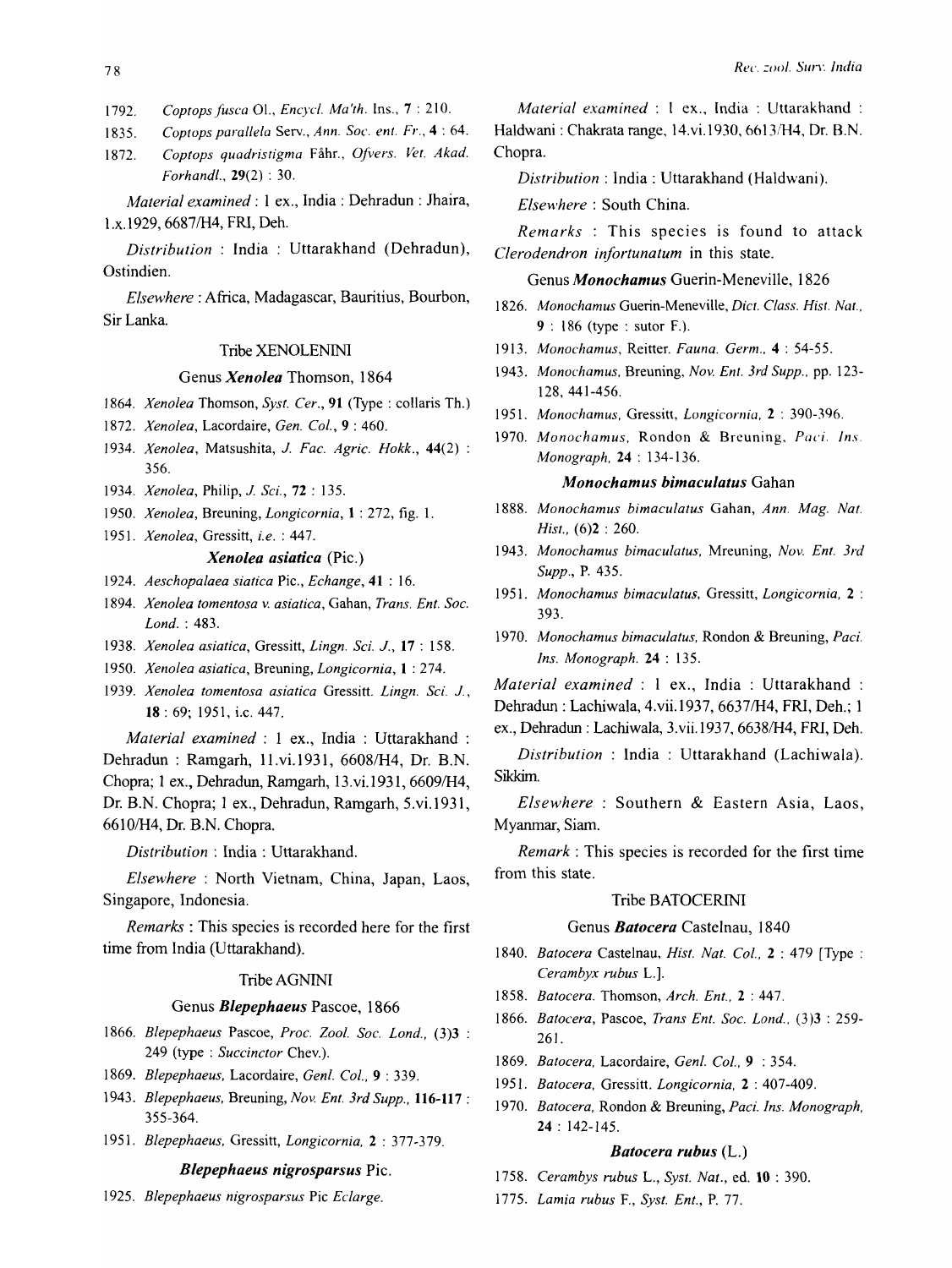- 1778. Lamia stigma Voet., Cat. Col., 2:15, Pl.13, fig. 54.
- 1914. Batacera albofaciata Stebbing, Ind. For. Ins., P.366. f.  $7.11$
- 1940. Batocera rubus (L.): Gressitt. Lign. Sci. J. 19 B: 8.
- 1970. Batocera rubus, Rondon & Breuning, Paci. Ins. Monograph, 24: 144.
	- Material examined : Not examined.

Distribution: India: Bihar, W.B., Assam, Himalaya, Uttarakhand (Dehradun).

Elsewhere: Southern & Eastern Asia, Laos, Baluchistan.

#### Genus Apriona Chevrolat, 1852

- 1852. Apriona Chev., Rev. Mag. Zool., (2)4: 414 (Type: Lamia germari Hope).
- 1860. Apriona, Thomson, Class. Cer., 78.
- 1866. Apriona, Pascoe, Trans. Ent. Soc. Lond., (3)3 : 259, 272.
- 1872. Apriona, Lacordaire, Genl. Col., 9:354-356.
- 1933 Apriona, Matsushita, J. Fac. Agric. Hokk. 34(2): 337.
- 1951. Apriona, Gressitt, Longicornia, 2: 409-410.
- 1970. Apriona, Rondon & Breuning, Pact. Ins. Monograph,  $24:141-142.$

# Apriona cinerea Chevrolat

1852. Apriona cinerea Chevrolat, Rev. Zool. (2)4 : 416.

Material examined : Not examined.

Distribution : India : North India, Uttarakhand (Dehradun, Almora).

#### Trribe APOMECYNINI

#### Genus Ropica Pascoe, 1858

- 1858. Ropica, Pascoe, Trans. Ent. Soc. Lond., (2)4 : 247 (Type: R. piperata Pasc.).
- 1872. Ropica, Lacordaire, Genl, Col., 9:580, 590.
- 1933. Ropica, Matsushita, J. Fac. Agric. Hokk. 34(2): 366.
- 1939. Ropica, Gressitt, Lingn. Sci. J. 18:78.
- 1964. Ropica, Breuning, Ent. Abh. Dresden., 30:357.
- 1970. Ropica, Rondon & Breuning, Paci. Ins. Monograph,  $24:47-50.$

### *Ropica rufescens* (Pic.)

Material examined : 1 ex., India : Uttarakhand : Dehradun, Lachiwala, 12.v.1999, 6666/H4, FRI Deh; 1 ex., Dehradun: Lachiwala 6.v.1937, FRI, Deh.

Distribution : India : Uttarakhand (Dehradun).

Elsewhere: Sri Lanka.

*Remarks*: This species is recorded for the first time from India (Uttarakhand), though reference not seen.

#### Genus *Apomecyna* Latreille, 1829

- 1829. Apomecyna, Latreille, In. Cuvier. Regne Anum. ed.  $2(V)1$ : 126. (Type: A. histrio F.).
- 1835. Apomecyna, Serville, Ann. Soc. ent. Fr. 4:77.
- 1840. Apomecyna, Castelnau, Hist. Nat. Col., 2:491.
- 1860. Apomecyna, Thomson, Ess. Cer., 43.
- 1865. Apomecyna, Pascoe, Trans. Ent. Soc. Lond., (3)3 : 141.
- 1872. Apomecyna, Lacordaire, Genl. Col., 9:579-580.
- 1933. Apomecyna, Matsushita, J. Fac. Agric. Hokk. 34(2): 366.
- 1940. Apomecyna, Gressitt, Phil. J. Sci. 72: 159-160.
- 1951. Apomecyna, Gressitt, Longicornia, 2: 488.
- 1964. Apomecyna, Breuning, Ent. Abh. Dresden, 30: 19-30.

# Apomecyna histrio (F.)

- 1792. Lamia histrio, F., Ent Syst., 2 : 288.
- 1840. Apomecyna histrio, Castelnau, Hist. Nat. Col., 2:40.
- 1868. Apomecyna quadrifasciata, Thomson, Physis, 2:59.
- 1918. Apomecyna maculaticollis, Pic, Mel. Exot. Ent., 28 : 6.
- 1964. Apomecyna histrio, Breuning, Ent. Abh. Dresden, 30:  $21$

Material examined : 1 ex., India : Uttarakhand : Tehri Garhwal: Rishikesh: Muni Ki Reti, 03.ix.2002, S.K. Mandal.

Distribution : India : Arunachal Pradesh, Uttarakhand (Tehri Garhwal).

Elsewhere: Southern Asia, Sunda Ilands, Malacca, Philippines, Japan, Laos.

*Remarks*: This species is recorded for the first time from this state.

## Tribe PTEROLIINI

## Genus Sthenias Castelnau, 1840

- 1840. Sthenias, Castelnau. Hist. Nat. Col., 2:466 (Type: S. grisator F.).
- 1860. Sthenias, Thomson, Class. Cer., 38.
- 1865. Sthenias, Pascoe, Trans. Ent. Soc. Lond., (3)3 140, 159.
- 1872. Sthenias, Lacordaire, Genl. Col., 9:552, 563.
- 1951. Sthenias, Gressitt, Longicornia, 2: 479-480.
- 1962. Sthenias, Breuning, Ent. Arb. Mus. Frey, 13: 428-442.
- 1970. Sthenias, Rondon & Breuning, Paci. Ins. Monograph,  $24:68-69.$

#### **Shtenias grisator F.**

- 1787. Sthenias grisator, F., Mant. Ins., 1:136.
- 1792. Sthenias grisator, Ol., Encycl. meth., 7: 467.
- 1840. Sthenias grisator, Cast., Hist. Nat. Col., 2: 466.
- 1872. Sthenias grisator, Lacordaire, Genl. Col., 9:564.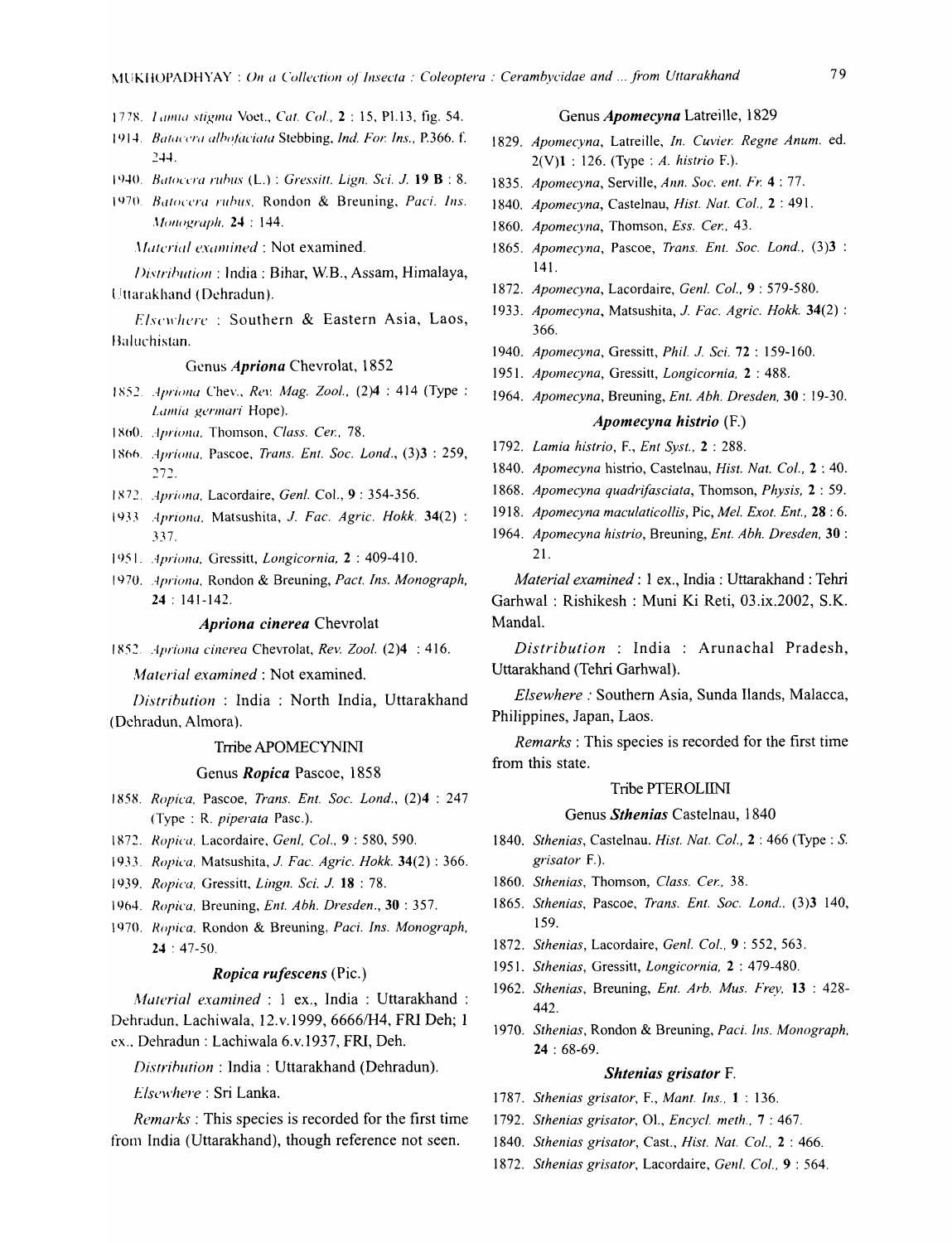1914. Sthenias grisator, Fletcher., South. Ind. Ins., P. 326, fig 182,

*";fa/erial examined* : 1 ex., India : Uttarakhand :

Dehradun, Rajpur, 3.vii.1930, 66701H4, FRI, Deh.; 1 ex., Dehradun, Rajpur, 9.vii.1930, 6671/H4, FRI. Deh.

*Distribution* : India : Kerala (Tranuebar), Uttarakhand (Dehradun : Rajpur).

*Remarks:* This species is recorded for the first time from this state.

#### Genus *Pterolophia* Newmann, 1842

- 1842. *Pterolophia.* Newmann, *Ent.* 1 : 370 (Type: P. *vittieollis* New.).
- 1895. *Pterolophia, Gahan, Ann. Mus. Civ. Genova*, 34:66.
- 1933. *Pterolophia.* Matsushita, 1. *Fae. Agric. Hokk.* 34(2) : 357.
- 1939. *Pterolophia.* Gressitt, *Lingn. Sci.* 1. 18 : 71.
- 1965. *Pterolophia,* Breuning, *En!. Arb. Mus. Frey.* 16 ; 161- 472.
- 1970. *Pterolophia,* Rondon & Breuning, *Paci. Ins. Monograph,* 24 : 70-85.

#### Subgenus *Mimoron* Pic.

1970. *Pterolophia (Mimoron)* Pic. Rendon & Breuning. *Pac. Ins. Monograph.* 24 : 82-83.

*Pterlophia (Mimoron) brevegibbosa* Pic.

- 1925. *Pterolophia brevegibbosa* Pic., *v. brevegibbosa.* Pic., *Mel. Exot. Ent.,* 45 : 32.
- 1931. *Pterolophia gardneri* Schwarzer, *Senekenberg.* 13 : 71. Fig. 32.
- 1965. *Pterolophia (Mimoron) brevegibbosa.* Breuning. *Ent. Arb. Mus. Frea.* 16 : 433.
- 1970. *Pterolophia (Mimoron) brevegibbosa,* Rondon & Breuning, *Pad. Ins. Monograph,* 24 : 83.

*Material examined:* 1 ex. India: Uttarakhand : Jhajra, 15.vii.1930, 66681H4, FRI. Deh; 1 ex., Dehradun :

Sherpur, 8.ix.1930, 66691H4, FRI. Deh.

*Distribution:* India: Uttarakhand (Jhajra, Sherpur).

*Elsewhere:* Southeast Asia, Laos.

*Remarks:* This species is recorded here for the first time from India (Uttarakhand).

## *Subgenus Pterolophia* (s. str.)

1970. Pterolophia (s.str.) Rondon & Breuning,, Paci. Ins. *Monograph.* 24 : 72.

*Pterolophia (s.str.) occidentalis* (Schew)

*Material examined:* 1 ex., India : Uttarakhand Dehradun, 17 .ix.1930, 66781H4, FRI, Deh.

*Distribution* : India : Uttarakhand.

*Remarks* : Reference not seen.

#### Genus *Desisa* Pascoe, I X65

- 1865. *Desisa* Pascoe, *TrailS.* Em. *Soc.* LOIld., (3)3 : 163 (Type: *D. subfasciata Pasc.*).
- 1933. *Desisa.* Matsushita, 1. *Fae. Agric. Hokk.* 34(2) : 357, 364.
- 1939. *Desisa.* Gressitt, *Lingn. Sci. J.* 18:72.
- 1863. *Desisa.* Breuning, *En!. Arb. Mus. Frey..* 14( 1) : 177- 186.
- 1970. *Desisa.* Rondon & Breuning, *Paci. Ins. Monograph.*  24 : 86.

#### Subgenus *Desisa* Pascoe

1970. *Desisa. (s.str.)* Rondon & Breuning, *Paei. Ins. Monograph.* 24 : 86.

# *Desisa (s.str.) subfsciata (Pasc.)*

- 1862. *Praonetha subfasciata Pascoe, J. Ent.,* 1:348.
- 1872. *Desisa subfasciata*, Lacordaire, Genl. Col., 9:566.
- 1970. *Desisa (s.str.) subfsciata* (Pasc.) : Rondon & Breuning, Paci. Ins. Monograph, 24:86.

*Material examined* : 2 ex., India : Uttarakhand Dehradun, 17.ix.l930, 66411H4, FRI. Deh.

*Distribution:* India: Uttarakhand.

*Elsewhere:* Southeast Asia, North Vietnam, Laos.

# *Desisa (s.str.) plagiata* Br.

1963. *Desisa (s.str.) plagiata* Breuning, *Ent. Arb. Mus.* 14(1) : 177-186.

*Material examined:* 2 ex., India : Uttarakhand : Dehradun: Barkat, 17.ix.1925, 66221H4, 5.vi.1925, 6621/ H4, FRI. Deh.

*Distribution:* India: Uttarakhand (Dehradun).

#### Tribe ACANTHOCININI

#### Genus *Exocentrus* Muisant, 1839

- 1839. *Exocentrus, Mulsant, Col. Fr., Long., P.* 152 (Type: E. *lusitanus* L.).
- 1866. *Exocentrus*, Bates, *Ann. Mag. Nat. Hist.*, (3)17 : 191.
- 1884. *Exocentrus.* Ganglbauer, *Best. Tab.* 7 : 692.
- 1933. *Exoeentrus.* Matsushita, 1. *Fae. Agrie. Hokk.* 34(2) : 389.
- 1939. *Exoeentrus,* Gressitt, *Lingn. Sci.* 1. 18 : 82.
- 1958. *Exoeentrus,* Breuning, *Bull. Brit. Mus. Ent.,* 7(5): 211- 328.
- 1970. *Exoeentrus.* Rondon & Breuning, *Paci. Ins. Monograph,* 24 : 181-187.

## Subgenus *Pseudocentrus* Fairmaire

1970. *Exoeentrus (Pseudoeentrus),* Rondon & Breuning, *Pad. Ins. Monograph,* **24** : 185-187.

# *Exocentrus (Pseudocentrus) jlemingiae* Fisher

1932. *Exoeentrns jlemingiae* Fisher, *Ind. For. Res.,* 16 : 296- 297.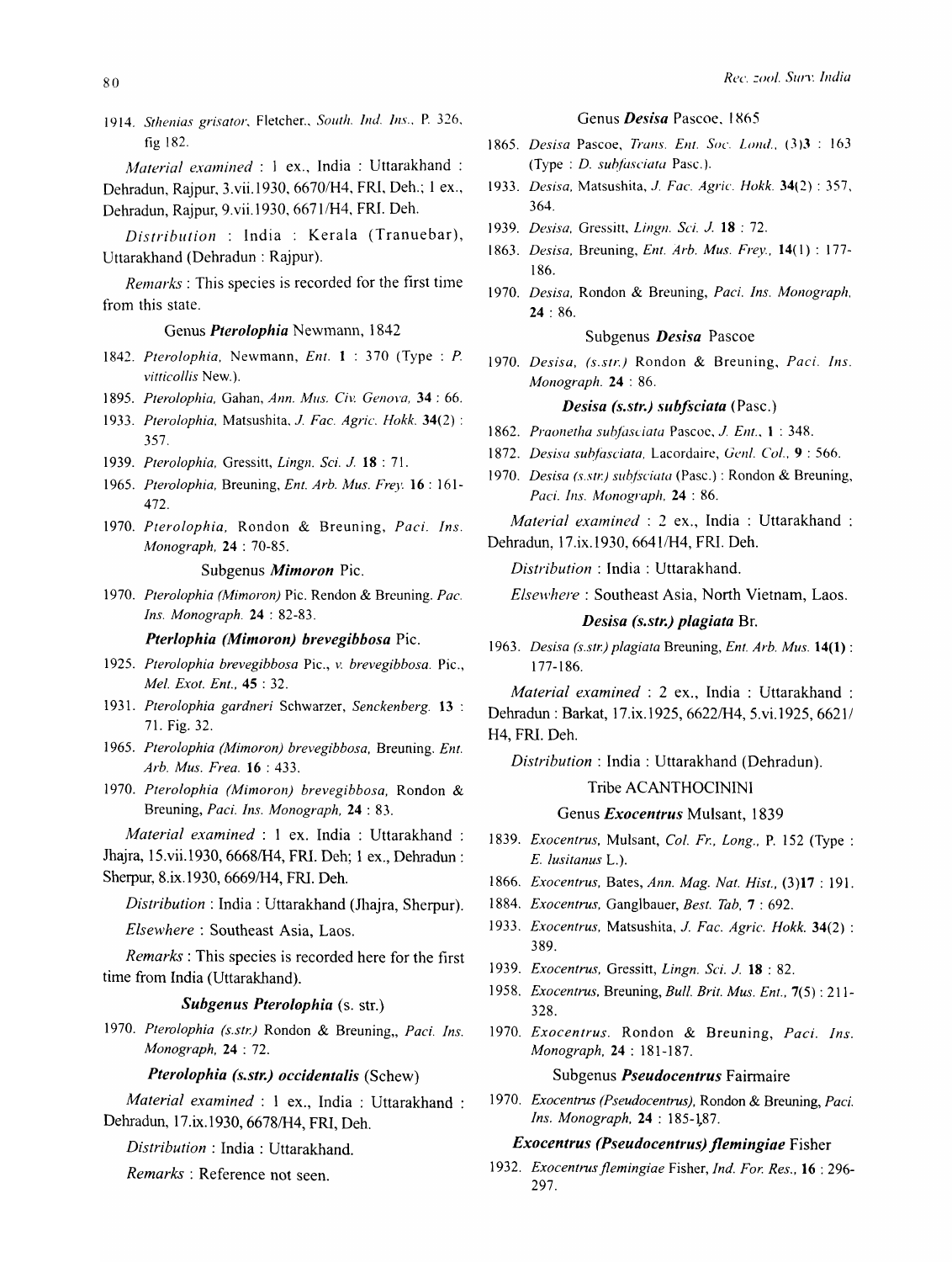- 1939 Exocentrus rufiscapus Pic., VII. INter. Kongr. Ent., 1: Sc. Syst., P. 344.
- 1958. Exocentrus (Pseudocentrus) flemingiae, Breuning, Bull. Brit Mus. Ent., 7(5): 299.
- 1970. Exocentrus (Pseudocentrus) flemingiae, Rondon & Breuning, Paci. Ins. Monograph, 24: 186.

Material examined : 2 ex., India : Uttarakhand : Dehradun : Lachiwala, 16.v.1929, 6645-46/H4, FRI. Deh.

Distribution: India: Bihar, Sikkim, Uttar Pradesh, **Huarakhand** (Dehradun).

Elsewhere: North Vietnam, Laos.

## *Exocentrus (Pseudocentrus) grourae (Fish.)*

Material examined : 1 ex., India : Uttarakhand : Dehradun, 3.vi.1929, 6639/H4, FRI. Deh. : 1 ex., Dehradun, 8.vii.1930, 6640/H4, FRI. Deh.

Description: India: Uttarakhand (Dehradun).

Remarks: Reference not seen.

#### *Exocentrus (Psudocentrus) dalbergiae (Fish.)*

Material examined : 1 ex., India : Uttarakhand : Dehradun, 16.ix.1930, 6650/H4, FRI. Deh.; 1 ex., Dehradun, 23.vii.1936, 6651/H4, FRI. Deh.

Description: India: Uttarakhand.

Remarks: Reference not seen.

# *Exocentrus (Pseudocentrus) cudraminae (Fish.)*

Material examined : 1 ex., India : Uttarakhand : Dehradun, 3.viii.1930, 6652/H4, FRI. Deh.,; 1 ex., Dehradun: Jhajra, 30.vii.1930, 6653/H4, FRI. Deh.

Distribution : India : Uttarakhand (Dehradun, Jhajra).

Reference : not seen.

#### **Exocentrus (Pseudocentrus) alboguttatus (Fish.)**

Material examined : 1 ex., India : Uttarakhand : Dehradun, 2.iii.1937, 6655/H4, FRI. Deh.

Distribution: India: Uttarakhand (Dehradun).

Remarks: Reference not seen.

# Tribe DORCASCHEMATINI

# Genus Olenecamptus Chevrolat, 1835

- 1835. Olenecamptus, Chevrolat, Mag. Zool., 5: Ins., pl. 134 (Type: O. serratus Chev.).
- 1866. Olenecamptus, Pascoe, Trans. Ent. soc. Lond., (3) 3: 259, 316.
- 1872. Olenecamptus, Lacordaire, Genl. Col., 9 : 457-458.
- 1926. Olenecamptus, Schwarzer, Senchenberg, 8:287.
- 1951. Olenecamptus, Gressitt, Longicornia, 2: 442-446.

# **Olenecamptus indianus Thomson**

1857. Olenecamptus indianus, Thomson, Archives Ent.. 1: 192.

1872. Olenecamptus indianus, Lacordaire, Genl. Col., 9: 458.

Material examined : 2 ex., India : Uttarakhand : Dehradun: Lachiwala, 26.vi.1929, 6658-59/H4, FRI. Deh.

Distribution : India : Ostindien, Uttarakhand (Dehradun: Lachiwala).

*Remarks*: This species is recorded here for the first time from the state.

## Olenecamptus bilobus (F.)

- 1801. Saperda biloba F., Syst. El. 2:324.
- 1866. Olenecamptus bilobus, Pascoe, Trans. Ent. Soc. Lond.,  $(3)3:316.$
- 1970. Olenecamptus bilobus, Rondon & Breuning, Paci. Ins. Monograph, 24: 152.

Material examined : 1 ex., India : Uttarakhand : Tehri Garhwal. Rishikesh west, 31.viii.2002, S.K. Mandal.

Distribution: India: W.B., Uttarakhand (Tehri Garhwal: Rishikesh), Tamil Nadu, Kerala, Andaman Islands.

*Remarks*: This species is recorded here for the first time from Uttarakhand.

#### **Tribe SAPERDINI**

## Genus Glenea Newmann. 1842

- 1842. Glenea Newm., Etomologist, 1:301 (Type: Glenea novemguttata Guerin).
- 1939. Glenea, Gressitt, Lingn, Sci. J., 16: 94.
- 1970. Glenea, Rondon & Breuning, Paci. Ins. Monograph,  $24:198-213.$

#### Subgenus Glenea s.str.

#### Glenea (s.str.) maculata (Hope)

Material examined : 1 ex., India : Uttarakhand : Kumaon, Almora, 14.vi.1937, 6627/H4, FRI, Deh.; 1 ex.,

Dehradun, 2.viii.1924, 6628/H4, FRI. Deh. Distribution: India: Uttarakhand.

Remarks: Reference not seen.

# Subgenus Stiroglenea Aurivillius

# Glenea (Stiroglenea) spilota (Thomson)

1860. Glenea (Striroglenea) spilota Thomson, Classif. Ceramb., P. 58.

Material examined : 1 ex., India : Uttarakhand : Dehradun, 25.vi.1929, 6625/H4, FRI. Deh.; 1 ex., Dehradun, 1.vi.1929, 6626/H4, FRI Deh.

Distribution : India : Uttarakhand (Dehradun).

*Elsewhere* : Indonesia (Java).

*Remarks*: This species is recorded for the first time from Uttarakhand.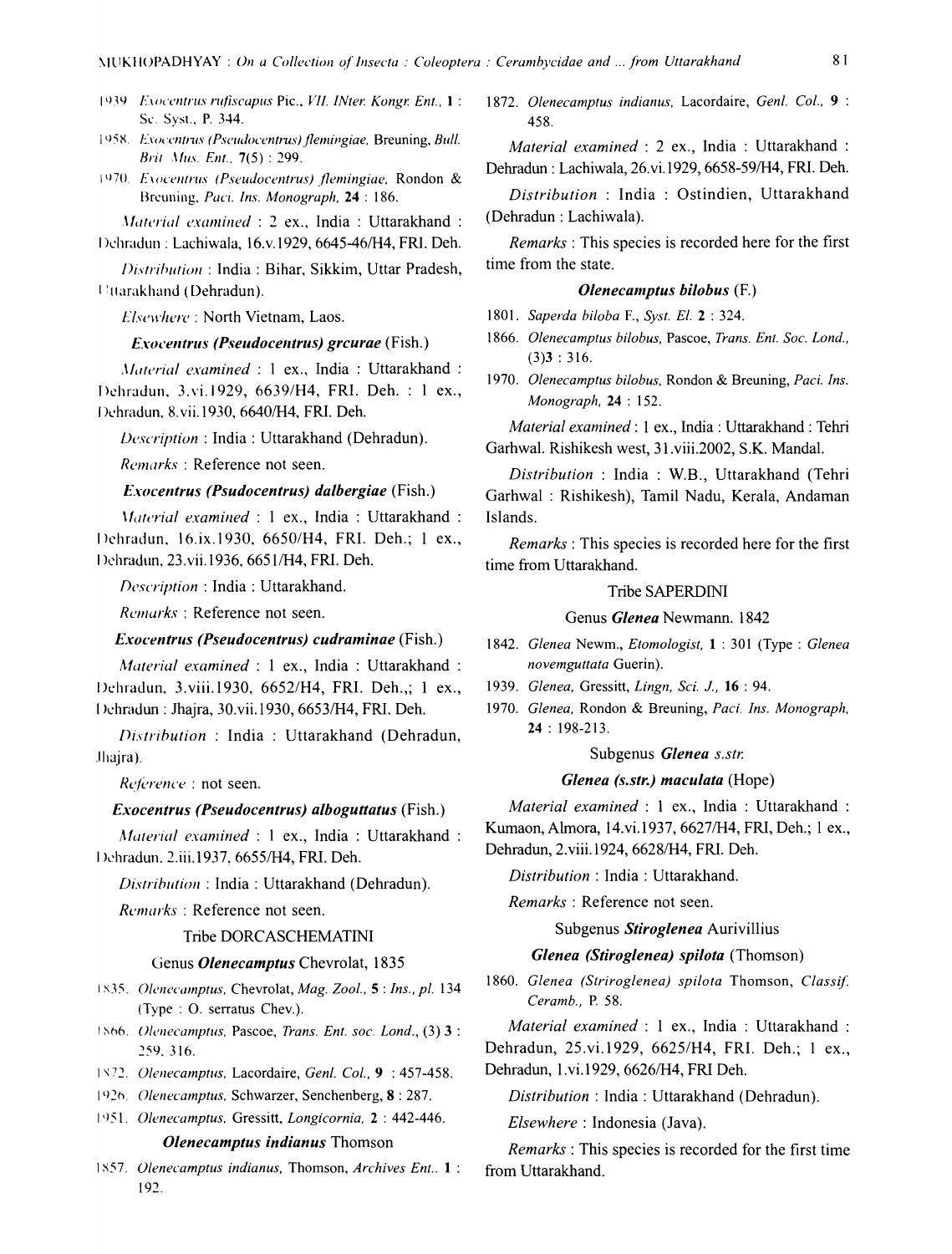# Tribe CROSSOTINI

# Genus *Moechotypa* Thomson, 1864

*1864. Moechotypa* Thomson, *Syst. Cel:,* 55 : 368 (Type: *M.*  suffusa Pascoe).

- *1872. Moechotypa,* Lacordaire, *Gen. Co/.,* 9 : 518.
- *1933. Moechotypa,* Matsushita, J. *Fae. Agrie. Hokk.,* 34 : 355.
- *1951. Moechotypa,* Gressitt, *Longicornia,* 2 : 449-451.
- *1970. Moechotypa,* Rondon & Breuning, *Paci. Ins. Monograph,* 24 : 155-158.

# *Moechotypa asiatica* (Pic.)

*1903. Hecyrida asiatica* Pic., *Echange,* 19 : 121.

- *1929. Moechotypa asiatica,* Schwarzer, *Senckenberg,* 11 : 374.
- *1970. Moechotypa asiatica,* Rondon & Breuning, *Paci. Ins. Monograph,* 24 : 157-158.

*Material examined:* India: Uttarakhand : Nagrasu

in Rudraprayag Dist., 07.xi.2002, Dr. P. Mukhopadhyay, ex. on leaf.

*Distribution:* India: Assam, Uttarakhand (Nagrasu : Rudraprayag).

*Elsewhere:* Myanmar, China, Laos.

# Subfamily PRIONINAE

## Genus *Lophosternus* Guer., 1844

- *1844. Lophosternus* Guerin, *Icon. Regne Anim. Ins.* P. 209.
- *1844. Cyrtosternus* Guer., *Icon. Regne Anim. Ins.* 210.
- *1869. Cyrtognathus (Part),* Lacord, *Gen Coleopt.,* 8 : 53.
- *1906. Lophosternus,* Gahan, *The Fauna of British India incl. Ceylon* & *Burma, Col.* : *Cerambycidae,* 1 : 9-13.

# *Lophosternus hugelii* Redtenb.

- *1848. Lophosternus hugelii* Redtenb. (Cyrtognathus). *Hugel's Kaschmir,* 4(2) : 550, PI. 28, fig. 1.
- *1906. Lophosternus hugelii,* Gahan, *The Fauna of British India incl. Ceylon* & *Burma, Col.* : *Cerambycidae,* 1 11-12.

*Material examined:* 1 ex., India : Uttarakhand : Rudraprayag : Gaurikund, 28.iv.2004, S.K. Chakraborty & Party, ex. at light.

*Distribution:* India: Assam, North West Provinces, Punjab, Himachal Pradesh, Kashmir, Uttarakhand.

*Remarks* : This species is recorded here for the first time this state.

#### Subfamily LEPTURINAE

#### Genus *Apiocephalus* Gahan, 1898

- *1898. Apiocephalus* Gahan, *Ann. Mag. Nat. Hist.,* (7)2 : 42.
- *1906. Apiocephalus,* Gahan, *The Fauna of British India incl. Ceylon* & *Burma. Col.* : *Cerambycidae,* 1 : 74.75.

# *Apiocephalus Iicheneus* Gahan

1906. Apiocephalus licheneus Gahan, *The Fauna of British India incl. Ceylon & Burma, Col.: Cerambycidae, 1:* 74-75.

*Material examined:* Not seen.

*Distribution:* India: Uttarakhand (Dehradun).

## Subfamily CERAMBYCINAE

# Group ASEMINI

# Genus *Tetropium* Kirby, 1837

- *1837. Tetropium* Kirby, *Fauna Boreali. Americana,* 4 : 174.
- *1850. Tetropium,* Leconte, J. *Acad Phi/ad,* (2)2 : 34.
- *1860. Tetropium.* Thomson, *Class* if. *Ceramb.* P. 258.
- *1869. Tetropium,* Lacordaire, *Gen. Coleopt.* 7 : 208.
- *1906. Tetropium,* Gahan, *The Fauna vf British India inc/. Ceylon* & *Burma, Col.* : *Ceramhycidae.* 1 : 95-96.

#### *Tetropillm oreinum* Gahan

*1906. Tetropium oreinum* Gahan, *The Fauna of British India incl. Ceylon* & *Burma, Col.* : *Cerambycidae,* 1 : 95- 96.

*Mistribution* : India: North west Himalaya, Kashmir, Himachal Pradesh, Uttarakhand (Tehri Garhwal).

## Genus *Criocephalus* Mulsant, 1839

- *1839. Criocephalus* Mulsant, *Col. de France, Longic.,* P. 63 (Type : C. *rusticus* Linn.).
- *1869. Criocephalus,* Lacordaire, *Gen. Coleopt.* 8 : 210.
- *1905. Criocephalus,* Sharp, *Trans, Ent. Soc. Lond,* P. 145.

#### *Criocephalus unicolor* MshL

1906. Criocephalus unicolor, Mshl., The Fauna of British *India incl. Ceylon* & *Burma, Col.* : *Cerambycidae,* 1 : 97-98.

*Material examined* : 2 ex., India : Uttarakhand; Bhowali in Nainital District, 08.ix.2005, S.K. Chatter & party.

*Distribution* : India: Assam, Uttarakhand (Bhowali : Nainital).

*Elsewhere* : Japan.

*Remarks* : This species is recorded here for the first time from this state.

## Group OEMINI

#### Genus *Xystocera* Serv., 1869

- *1834. Xystocera,* Serv., *Ann. Soc. ent. Fr.,* P. 69.
- *1869. Xystocera,* Lacordaire, *Gen. Col.,* 8 : 229.
- *1906. Xystocera,* Gahan, *The Fauna of British India incl. Ceylon* & *Burma. Col.* : *Cerambycidae,* 1 : 105-107.

## *Xystocera globosa* Oliv.

1795. Xystocera globosa, Oliv. (Cerambyx), *Entom.*, 4(No. 67) : 27, pI. 12, fig. 81.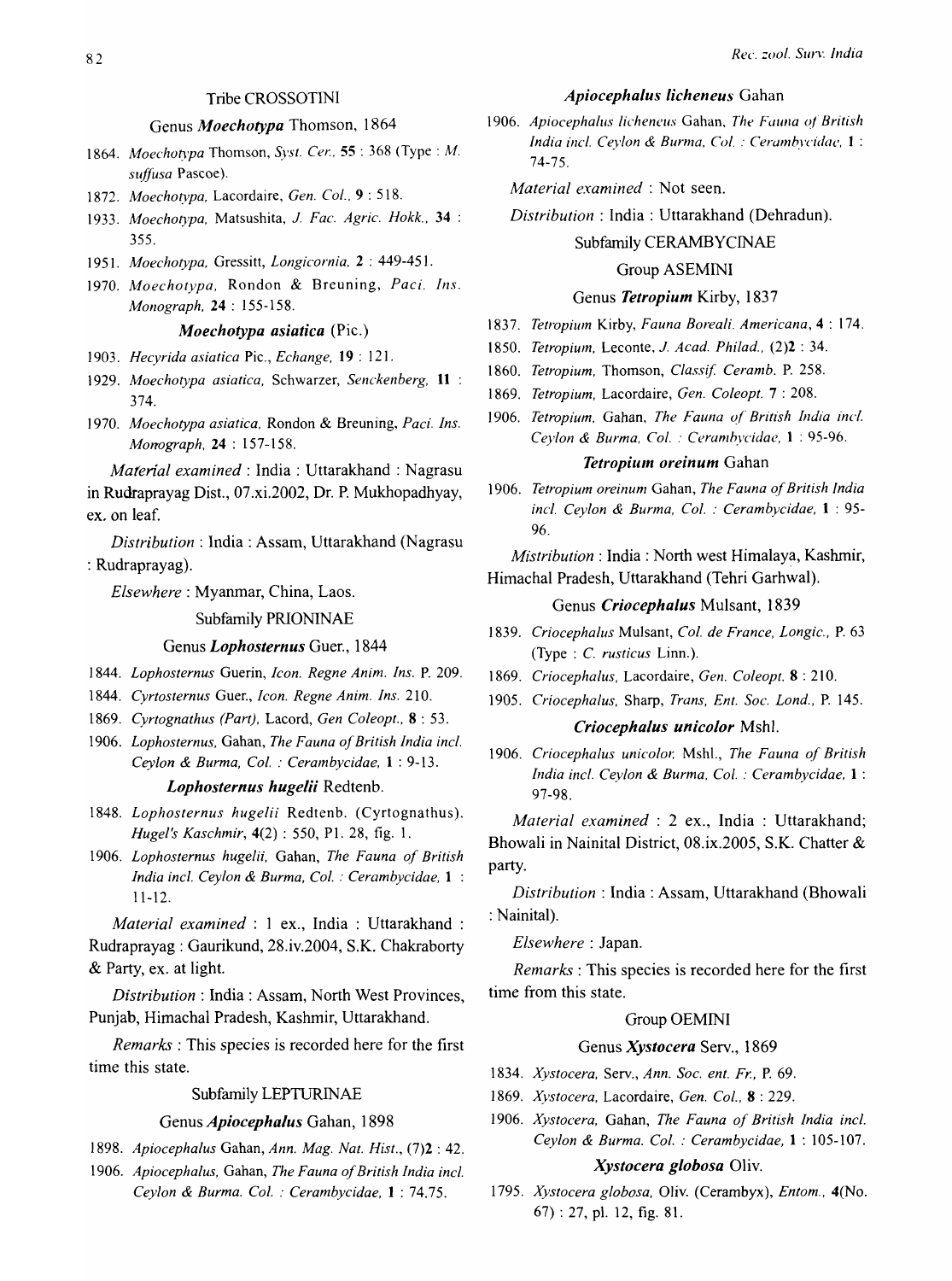1906. *Xystocera*, Gahan, *The Fauna of British India incl.* Ceylon & *Burma*, *Col. : Cerambycidae*, **1** : 106-107.

*,\lllterial examined:* 

*Dis(rihuriol1* : India: W.B., Maharashtra, Kamataka, Uttarakhand (Mussoorie), Tamil Nadu, Assam.

*Flst'H'm:re* : Sri Lanka, Myanmar, Siam, Malay Peninsula, Indonesia, Philippines, Egypt, Mauritius, Hawaiian Islands.

 $Remarks: This species is found to attack trees like$ Semul *(Bombax malabaricum)*.

## Group CERAMBYCINI

#### Genus *Aeolesthes* Gahan, 1890

J X9() . . *.J{'o/L'sthes* Gahan, *Ann. Mag. Nat. Hist.,* (6)6 : 250 [Type: *A. aurifaber White (Hammatichorus)*].

1906. *Aeolesthes, The Fauna of British Ibdia incl. Ceylon & Blirma. Col.* : *Cerambycidae,* 1 : 126-129.

#### *Aeolesthes holosericea* Fab.

*17':<7. At'o/esrhes holosericea* F. (Cerambyx). *Mant. Ins.,* 1 : US.

- 1865. Pachydissus velutinus Thomson, Syst. Ceramb., P. 576.
- 1 ~9(). *PuchydisSIiS similis* Gahan, *Ann. Mag. Nat. Hist.,* (6)5 : 52.

1899. *Neocerambyx holosericea* Cotes, *Ind. Mus. Notes,*  $1(No. 2) : 60, 89,$  pl. 5, fig. 3.

1 ()()6. *Aeo/(:'srhes holosericea,* Gahan, *The Fauna of British India inc!. Ceylon* & *Burma, Col.* : *Cerambyddae,* 1 : 127-128.

*A/aterial examined* : 1 ex., India : Uttarakhand : llttarkashi F.R.H. Campus, 07.v.2002, S.K. Chakraborty, ex. at light.

*Distrihution* : India : Uttarakhand (Uttar Kashi), N.W. India, Maharashtra, Tamil Nadu, Assam, Andaman & Nicobar Islands.

*Flsewhere* : Sri Lanka, Tenasserim, Siam, Malay Peninsula.

*Remarks:* This species has been recorded for the first time from this state.

#### Genus *Diorthus* Gahan, 1891

- I t<91. *Diorthlls.* Gahan, *Ann. Mag. Nat. Hist.,* (6)7 : 27 [Type: *D. simplex* White *(Hammatieherus)].*
- 1406. *Dim'rhus.* Gahan, *The Fauna of British India incl. Ceylon & Burma, Col. : Cerambycidae, 1: 132-133.*

#### *Diorthus simplex* White

1 R91. *Diorrhus simplex,* White, *Cat. Col. Brit. Mus.., Longie.,*  P. 130.

*Afaterial examined:* 1 ex., India: Uttarakhand : Mailani in Nainital District, 30.iv.2008, 147571H4 R.H.; 1 ex., Srinagar: Paurigarhwal, 14.v.2002, S.K. Chakraborty

& party, ex. dusting.; 1 ex., Rajwala in Dehradun Dist., 20. v.2002, S.K. Chakraborty & party.

*Distribution:* India: W.B., Tamil Nadu, Uttarakhand (Mailani, Srinagar, Rajwala).

*Elsewhere* : Beluchistan, North Myanmar, Siam, Indonesia, Aden, Mauritius, W. Africa.

*Remarks* : This species has been recorded for the first time from this state.

#### Genus *Derolus* Gahan, 1891

- 1891. *Derolus* Gahan, *Ann. Mag. Nat. Hist.,* (6)7 : 26 (Type: *D. mauritanieus* Buquet).
- 1894. *Copnocerambyx* Reitter, *Ent. Naehr.,* 20 : 356.

## *Derolus mauritanicus* Buquet

- 1840. *Derolus mauritanicus Buquet (Hammaticherus), Ann. Soc. ent. F,:,* P. 295.
- 1906. *Dero/us mauritanicus,* Gahan, *The Fauna of British India inc!. Ceylon* & *Burma. Col.* : *Cerambycidae,* 1 : 135-136.

*Material examined:* 3 ex., India : Uttarakhand : Jaknidhar in Tehri Garhwal Dist., lS.v.2002, S.K. Chakraborty & party, ex. dusting; 2 ex., Raiwalla : Dehradun, 20.v.2002, S.K. Chakraborty & party.

*Distribution* : India : Uttarakhand (Jaknidhar, Raiwalla).

*Elsewhere:* Beluchistan, Persia, Algeria, S. Europe.

*Remarks* : This species is recorded here for the first time from India (Uttarakhand).

## Group MYTHODINI

## Genus *Phyodexia* Pascoe, 1871

- 187l. *Phyodexia* Pascoe, *Ann. Mag. Nat. Hist.,* (4)8 : 273 (Type : *P. concinna Pascoe*).
- 1906. *Phyodexia,* Gahan, *The Fauna of British India inc!. Ceylon* & *Burma. Col.* : *Cerambycidae,* 1 : 182-183.

#### *Phyodexia concinna* Pascoe

- 1871. *Phyodexia eondnna,* Pascoe, *Ann. Mag. Nat. Hist.,*  (4)8 : 273, pI. 3, fig. 2.
- 1906. Phyodexia concinna, Gahan, The Fauna of British *India inc!. Ceylon* & *Burma, Col.* : *Cerambycidae,* 1 : 183.

*Material examined:* Not seen.

*Distribution* : India : W.B., Assam, Uttarakhand (Mussoorie).

*Elsewhere:* Bhutan, Myanmar.

## Group PURPURICENlNI

## Genus *Perpuricenus* Latrielle, 1829

1829. *Perpuricenus* Latr., *Regne Anim.,* ed. 2, S : 114 (Type *P desfontainei* F).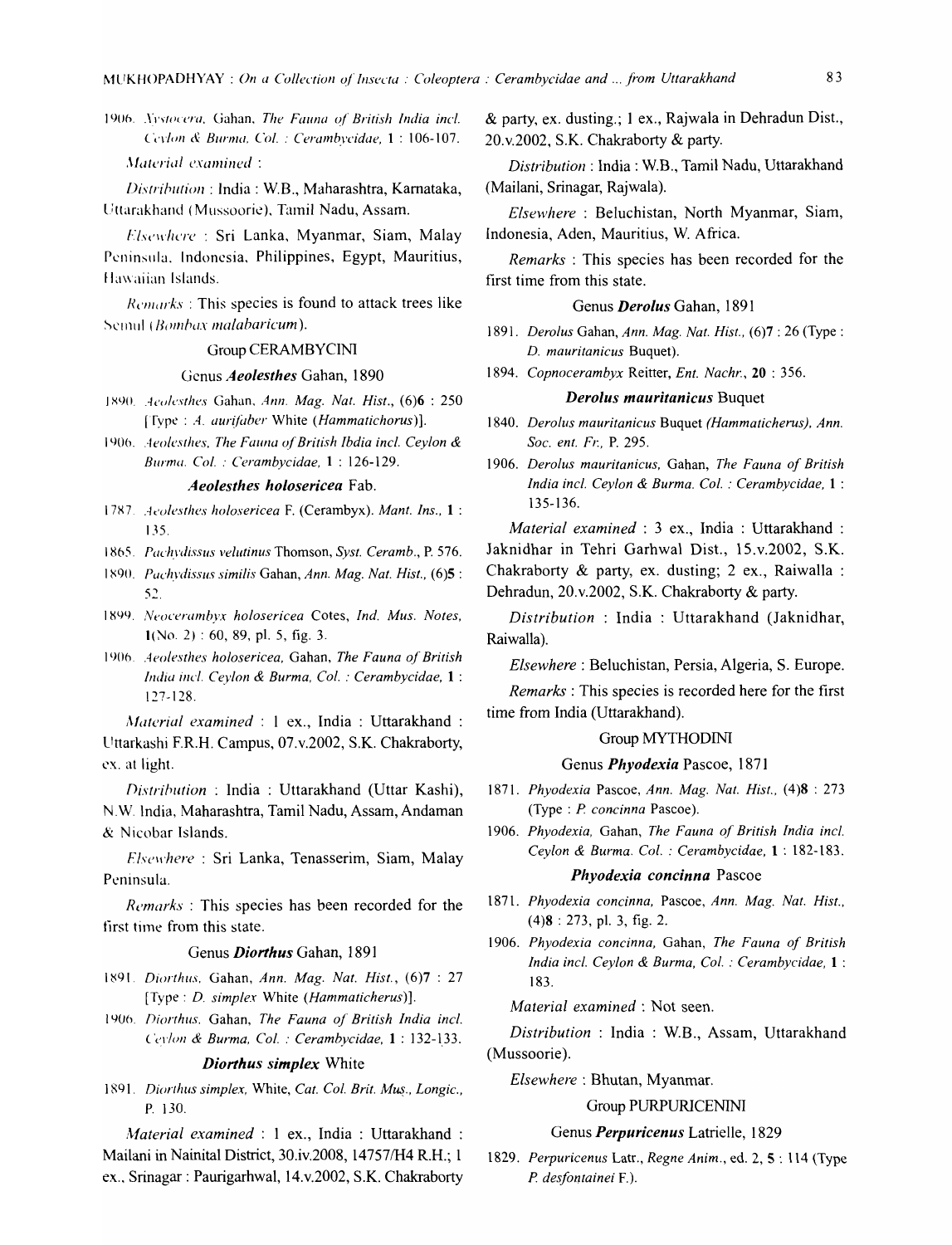- *1846. q'l'c/odera* White, *Stokess* ~uy., *App.* 1 : 510.
- 1869. Philagathes (Thomson). Lacord. (in part), Genl. *Co leopt.* 9 : 176.
- 1906. Perpuricenus, Gahan, The Fauna of British India incl. *Ceylon* & *Burma, Col.* : *Cerambycidae,* 1 : 184-186.

#### *Perpuricenus montanus* White

- 1853. Perpuricenus montanus, White. Cat. Col. Brit. Mus., *Longie.,* 7 : 138.
- *1906. Perpuricenus montanus,* Gahan, *The Fauna of British India incl. Ceylon & Burma, Col. : Cerambycidae, 1 :* 186.

*Material examined:* Not seen.

*Distribution* : India : West Kashmir, Himalaya, Uttarakhand (Tehri Garhwal).

*Elsewhere:* Tibet.

# Group PYRESTINI

## Genus *Erythrus* White, 1853

- *1853. Erythrus* White, *Cat. Col. Brit. Mus., Longic.,* P. 142 (Type : E. *championi* White).
- *1906. Erythrus,* Gahan, *The Fauna of British India incl. Ceylon* & *Burma, Col.* : *Cerambycidae,* 1 : 229-232.

# *Erythrus westwoodi* White

- *1853. Erythrus westwoodi,* White, *Cat. Col. Brit. Mus., Longie.,* P. 143.
- *1906. Erythrus westwoodi,* Gahan, *The Fallna of British India incl. Ceylon* & *Burma, Col.* : *Cerambycidae,* 1 : 231.

*Material examined:* Not seen.

*Distribution* : India : Himalaya, Uttarakhand (Almora), Manipur.

#### Group CLYTINl

## Genus *Xylotrechus* Chevrolat, 1860

- *1860. Xylotreehus* Chevr., *Ann. Soc. ent. Fr.,* P. 456 (Type: *X sartorlli* Chevr.).
- *1906. Xylotreehus,* Gahan, *The Fauna of British India incl. Ceylon* & *Burma, Col.* : *Cerambycidae.* 1 : 241-245.

# *Xylotrechus stebbingi* Gahan

*1906. Xylotrechus stebbingi* Gahan, *The Fauna of British India incl. Ceylon* & *Burma, Col.* : *Cerambycidae,* 1 : 244.

*Material examined:* Not seen.

*Distribution* : India : North west Himalayas, Uttarakhand (Jaunsar, Nainital, Almora).

# *Elsewhere* : Tibet.

# *Xylotrechus subscutellatus* Chevr.

*1863. Xylotrechus subscutellatus* Chevr., *Mem. Soc. R. Sci. de Liege,* 18 : 317.

- 1906. Xylotrechus subscutellatus, Gahan, The Fauna of *British India incl. Ceylon* & *Burma, Col. Cerambyeidae,* 1 : 242-243.
	- *Material examined* : 2 ex., India : Uttarakhand
- Srinagar in Pauri Garhwal Dist.. 14.v.2002 S.K.

Chakraborty & party, ex. dusting; 1 ex., Rudraprayag. 29.ix.2004, P. Mukhopadhyay, ex. at light.

*Distribution* : India: W.B., Maharashtra, Tami1. Nadu, Uttarakhand (Sri nagar, Rudraprayag).

*Remarks:* This species is recorded for the first time from this state.

## Genus *Perissue* Chevrolat, 1863

*1863. Perissus,* Chevr., *Mem. Soc. R. sci. de Liege,* 18 : 262. (Type: P. *x-littera).* 

*1906. Perissus,* Gahan, *The Fauna of British India inc!. Ceylon* & *Burma, Col.* : *Ceramhycidae,* 1 : 254-25'1.

#### *Perissus fliliginosus* Chevr.

- 1863. Perissus fuliginosus, Chevr. *(Amauraesthes)*, Mem Soc. *R. Sci. de Liege,* 18 : 328.
- 1906. Perissus fuliginosus, Gahan, *The Fauna of British India incl. Ceylon* & *Burma. Col.* : *Cerambycidae,* 1 : 254.

*Material examined:* Not seen.

*Distribution:* India: Uttarakhand (Almora).

*Elsewhere:* Tibet.

## Genus *Caloclylus* Fairm., 1864

- *1860. Anthoboseus* Chevr. (in part), *Ann. Soc. ent. Fr.,* (3)8 : 455.
- *1863. Chlorophorus* Chevr, (nec. Robineau-Desvoidy), *Mem. Soc. R. Sci. de Liege,* 18 : 290.
- *1864. Caloclytus* Fairm., *in Jacq du Val* & *Fairm., Gen Coleopt. d' Europe,* 4 : 145, (Type: C. speciosus Schneid).
- *1906. Caloclytus,* Gahan, *The Fauna of British India incl. Ceylon* & *Burma, Col.* : *Cerambycidae,* 1 : 260-270.

# *Caloc/ytus annularis* Fab.

- *1787. Caloclytus annularis,* F. (Callidium), *Mant. Ins.,* 1 : 156.
- *1906. Caloclytus annularis,* Gahan, *The Fauna of British India incl. Ceylon* & *Burma, Col.* : *Cerambycidae,* 1 : 261.

*Material examined* : 1 ex., India : Uttarakhand : Bhimtal in Nainital Dist., 15.iv.2002, S. Roy Chaudhury RI.

*Distribution:* India: Northern India from north west to Assam, W.B., Bihar, Uttarakhand (Dehradun, Bhimtal).

*Elsewhere:* Myanmar, Siam, Northwards to China & Japan, Southwares Through Malayan Peninula & Archipelago to New Guinea.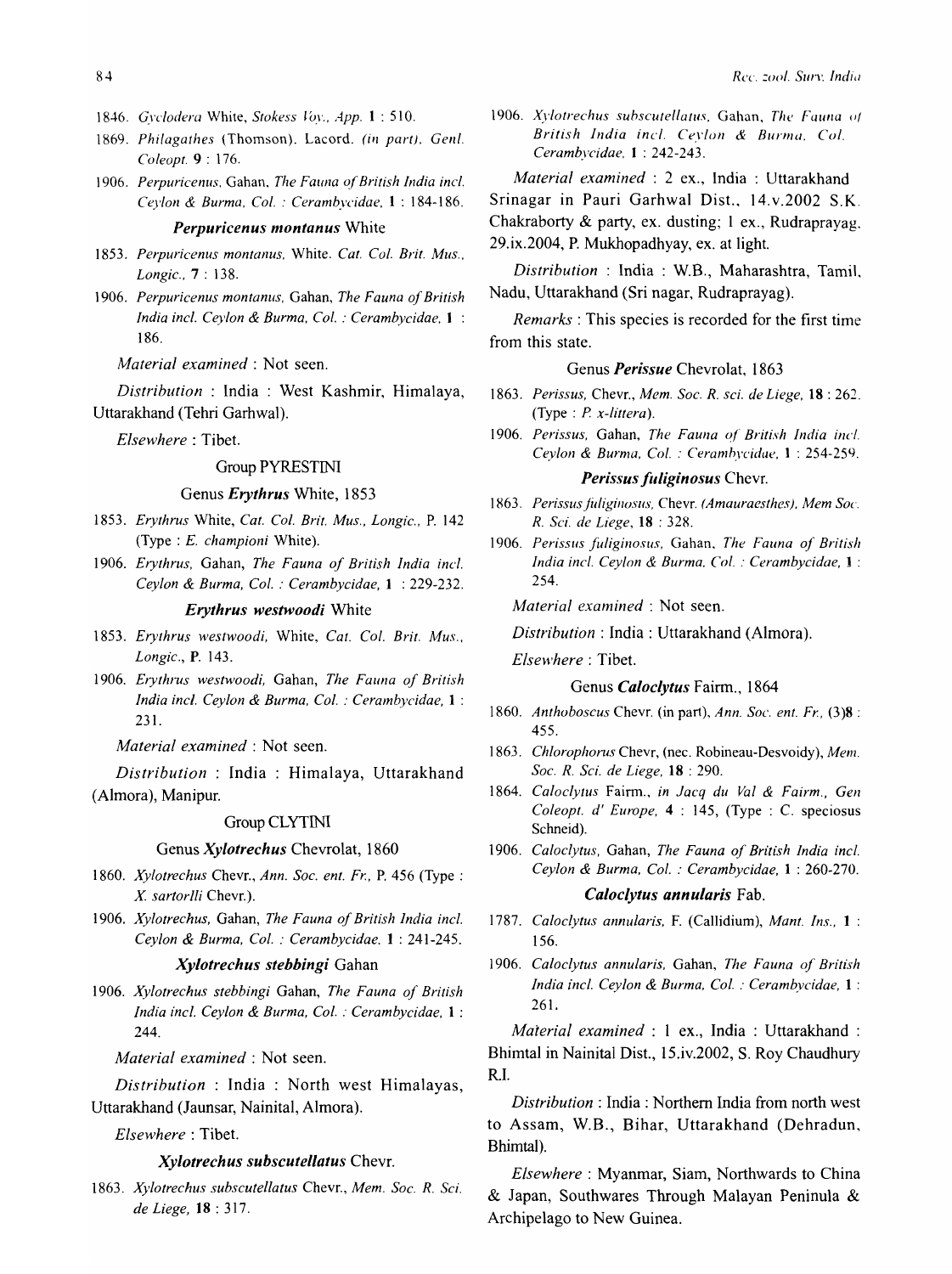# Group EPIPEDOCERINI

# Genus Epipedocera Chevrolat, 1863

1863. Epipedocera, Chevr., Mem. Soc. R. Sci. de Liege, 18 : 339 (Type : E. zona Chevr.).

1906. Epipedocera, Gahan, The Fauna of British India incl. Ceylon & Burma, Col. Cerambycidae, 1:305-308.

# Epipedocera affinis Chevr.

1863. Epipedocera affinis, Chevr. Soc. R. Sci. de Liege, 18 :  $341$ 

1906. Epipedocera affinis, Gahan, The Fauna of British India incl. Cevlon & Burma, Col.: Cerambycidae. 1:307.

Material examined : 1 ex., India : Uttarakhand : Dehradun: New Forest, 7.viii.1990, 7965/H4, S.L. Mark.

Distribution : India : Tamil Nadu, Maharashtra, Uttarakhand (Dehradun).

*Remarks*: This species has been recorded for the first time from this state.

#### Family CURCULIONIDAE

# Division ADELOGNATHI

# Subfamily BRACHYDERINAE

# Goup BLOSYRIDES

#### Genus Blosyrodes Jek., 1875

1875. Blosvrodes Jekel. Col. Jekel., P. 157.

1916. Blosyrodes, Marshall, The Fauna of British India including Ceylon and Burma, Coleoptera: Rhynchophora: Curculionidae: 38-44.

#### **Blosyrodes variegatus (Redtenbacher)**

1848. Blosyrus variegatus Redt., Hugel's Kaschm., 4: 539.

- 1875. Blosyrodes interruptus Jekel, Col. Jekel., : 161.
- 1916. Blosyrodes variegatus (Redt.): Marshall, The Fauna of British India including Ceylon and Burma., Coleoptera: Rhynchophora: Curculionidae: 40-41.

Material examined : Not examined.

Distribution: India: Kashmir, Uttarakhand (Mussoorie, 7000 ft).

#### **Group TANYMECIDES**

#### Genus Tanymecus Schönh., 1826

- 1826. Tanymecus Schönh., Disp. Meth., : 127.
- 1916. Tanymecus, Mshl. The Fauna of British India including Ceylon and Burma, Coleoptera: Rhynchophora: Curchulionidae: 68-107.

#### Tanymecus circumdatus (wied.) var. rusticus Gyl.

- 1821. Curculio circumdatus Weidemann. Germ. Mag., 4: 156.
- 1834. Tanymecus rusticus Gyllenhal. Schonh. Gen. Curc.,  $2:83.$
- 1916. Tanymecus circumdatus var. rusticus Gyl. : Mshl, The Fauna of British India including Ceylon and

Burma. Coleoptera: Rhynchophora: Curculionidae: 91.

Material examined : Not examined.

Distribution: India: Bihar, Uttarakhand (Dehradun).

# Tanymecus agrestis Fst.

- 1899. Tanymecus agrestis Faust. Ann. Soc. Ent. Belg. 43 : 394.
- 1916. Tanymecus agrestis: Mshl., The Fauna of British India including Ceylon and Burma Coleoptera: Rhynchophora: Curculionidae: 104-105.

Material examined : Not examined.

Distribution: India: Bihar, Uttarakhand (Sura bagh, Dehradun).

#### Elsewhere: Myanmar.

*Remarks*: Ventrite 5 of male of the species deeply bisinuate at apex.

# Genus Dereodus Schönh., 1826

- 1826. Dereodus Schönh., Disp. Meth.: 125.
- 1916. Dereodus Mshl., The Fauna of British India including Ceylon and Burma, Coleoptera: Rhynchophora: Curculionidae: 118-125.

# Dereodus pollinosus (Redt.)

- 1848. Hypomeces pollinosus Redtenbacher, Hugel's *Kaschm.*, 4 (pt. 2): 545.
- 1891. Dereodus himalayanus Faust, Stettin. Ent. Zeit., : 262.
- 1916. Dereodus pollinosus (Redt.); Mshl. The Fauna of British India including Ceylon and Burma Coleoptera: Rhynchophora: Curculionidae: 121.

Material examined : Not examined.

Distribution: India: Uttarakhand (Mussoorie, Almora, Dalmoti, Kumaon; Thano, Sabhawala and Thadiar, 7000, Dehradun), Punjab, Himachal Pradesh, Kashmir.

Elsewhere: Baluchistan, Nepal.

## Genus Astycus Schonh., 1826.

1826. Astycus Schonh., Disp. Meth., P. 129.

1916. Astycus, Mshl., The Fauna of British India including Ceylon and Burma, Coleoptera: Rhynchophora: Curculionidae: 128-152.

## Astycus lateralis (F.)

- 1792. Curculio lateralis F., Ent. Syst.,  $1(2)$ : 454.
- 1892. Astycus lateralis var. subacuminatus Faust., Ann. Soc. ent. Fr. : 505.
- 1916. Astycus lateralis, Mshi., The Fauna of British India including Ceylon and Burma, Celeoptera : Rhynchophora: Curculionidae: 139-140.

Material examined : 2 exs., India : Uttarakhand : Tehri : Tehri Garhwal dist., 2.xi.2000, Dr. P. Mukhopadhyay & party.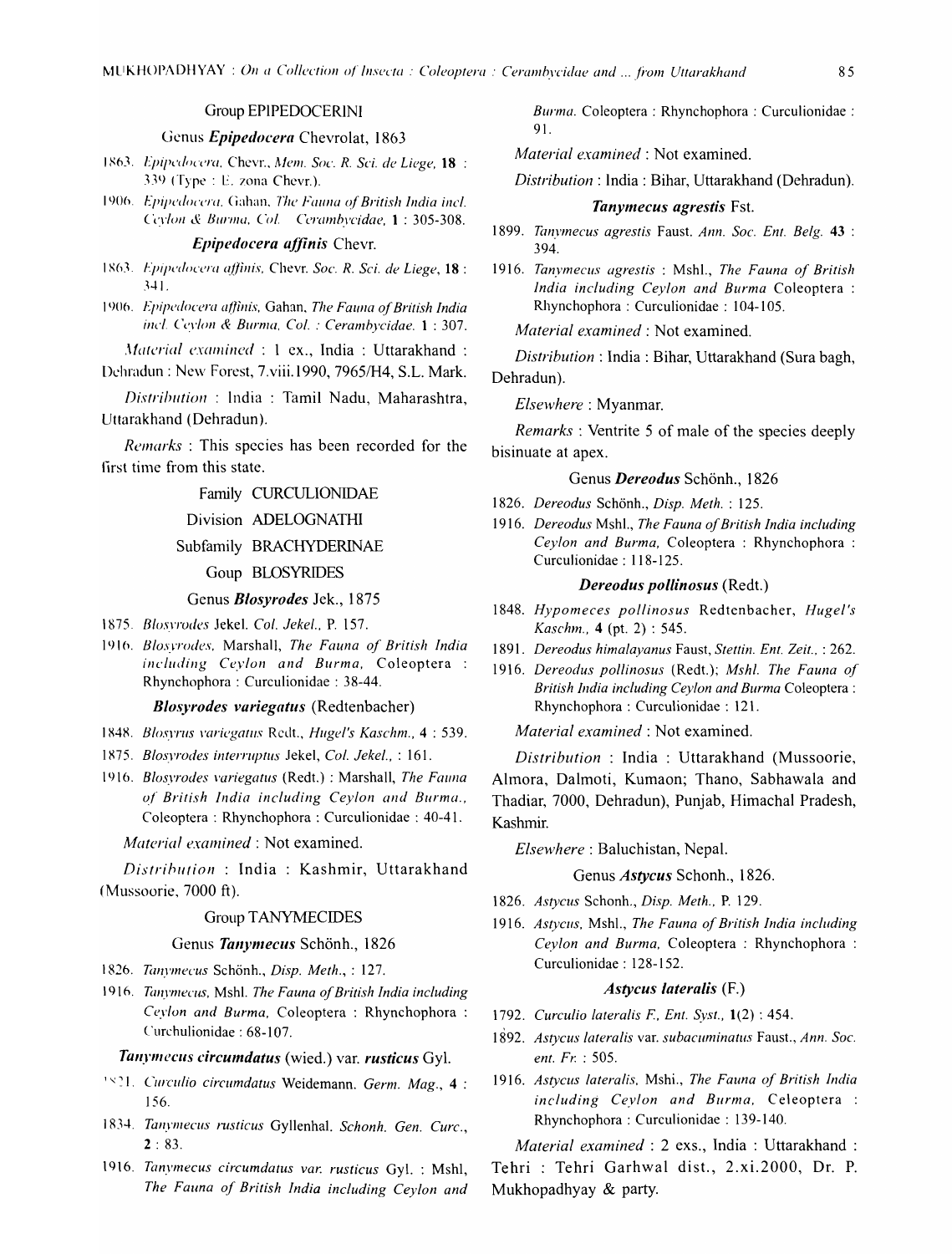*Distribution*: India: Widely distributed in India: Uttarakhand, Assam.

*Elsewhere:* Myanmar, Siam, Malaya Peninsula.

*Remarks:* This species is recorded here for the first time form Uttarakhand.

#### Genus *Lepidospyris* Mshl., 1916

1916. Lepidospyris Mshl., The Fauna of British India *including Ceylon and Burma*, Coleoptera: Rhynchophora : Curculionidae : 153-156.

# *Lepidospyris cretacea* Faust

- *1897. Astycophobus cretaceaus* Faust, Deut. Ent. Zeit., : 348.
- *1916. Lepidospyris cretacea* : Mshl, *The Fauna of British India including Ceylon and Burma.* Coleoptera Rhynchophora : Curculionidae : 153-154.

*Material examined:* Not examined.

*Distribution* : India : Maharashtra, Uttarakhand (Kathgodam 1200" : Kumaon).

# *Lepidospyris demissa* Mshl.

*1916. Lepidospyris demissa* Mshl., *The Fauna of British India including Ceylon and Burma.* Coleoptera Rhynchophora : Curculionidae : 154-155.

*Material examined:* Not examined.

*Distribution:* India: Uttarakhand (Dehradun).

#### Genus *Leptomias* Fst., 1866

- *1866. Leplomias* Faust, *Slettin. Ent. Zeit.,* ; 132.
- *1916. Leptomias* Mshl., *The Fauna of British India including Ceylon and Burma,* Coleoptera : Rhynchophora Curculionidae : 172-191.

# *Leptomias angustatus* (Redt.)

- *1848. Pachynotus angustatus* Redt., Hugel's Kaschm., 4, pt. 2, P. 542.
- *1916. Leptomias angustatus* Redt. : MshI., *The Fauna of British India including Ceylon and Burma,* Coleoptera : Rhynchophora : Curculionidae : 177-178.

*Material examined:* Not examind.

*Distribution* : India : Kashmir, Uttarakhand (Mussoorie, 7000, Mundali, Jaunsar division, Dehradun).

# *. Leptomias lituratus* (Redt.)

- *1848. Cneorhinus lituratus* Redt., *Hugel* s *Kaschm.* 4. Pt. 2, P.543.
- *1916. Leptomias lituratus* Redt. : Mshl., *The Fauna of British India including Ceylon and Burma* Coleoptera: Rhynchophora : Curculionidae : 179.

*Material examined:* Not examined.

*Distribution* : India : Kashmir, Uttarakhand (Mussoorie; Mandali; 9000, Jaunsar division, Dehradun).

# *Leptomias curtus* Mshl.

1916. Leptomias curtus Mshl., *The Fauna of British India including Ceylon and Burma.* Coleoptera Rhynchophora : Curculionidae : 180.

*Material examined:* Not examined.

*Distribution:* India: Uttarakhand (Dehradun).

## *Leptomias jeke/i* Fst.

1886. Leptomias jekeli Fst., *Stettin. Ent. Zeit.*, : 135.

*1916. Leptomias jekeli* : Mshl., *The Fauna of British lndia including Ceylon and Burma.* Coleoptera: Rhynchophora : Curculionidae : 181-182.

*Material examined:* Not examined.

*Distribution:* India: Punjab, Uttarakhand (Almora).

# Leptomias bipustulatus Fst.

- 1897. Leptomias hipustulatus *Fst., Deut. Ent. Zeit.*, 342.
- 1916. Leptomias bipustulatus : Mshl., *The Fauna of British India including Ceylon and Burma, Coleoptera :* Rhynchophora : Curculionidae : 184.

*Material examined:* Not examined.

*Distrihution* : India: Punjab, Uttarakhand (Kului, Thano and Lachiwala, Dehradun; Almora, 5500").

## *Leptomias sulcicollis* Mshl.

*1916. Lepfomias sulcicollis* Mshl., *The Faubna of British India including Ceylon and Burma,* Coleoptera : Rhynchophora : Curculionidae : 187.

*Material examined:* Not examined.

*Distribution:* India: Punjab, Uttarakhand (Bhimtal, 4500' Kumaon).

# *Leptomias longulus* (Fst.)

- *1897. Parisomias longulus* Faust, *Deuf, Ent. Zeit,* : 345, note 3.
- *1916. Leptomias longulus:* Mshl. *The Fauna of British India including Ceylon adn Burma,* Coleotera Rhynchophora : Curculionidae : 189-190.

*Material examined:* Not examined.

*Distribution:* India: Uttarakhand (Bagarkote, 8000', Kumaon).

#### Genus *Xy/inophorus* Faust, 1885

- *1885. Xylinophorus* Faust, *Deut. Ent. Zeit.,* : 177.
- *1916. Xylinophorus* Mshl., *The Fauna of British India including Ceylon and Burma,* Coleoptera Rhynchophora : Curculionidae : 191-194.

# *Xylinophorus strigifrons* Fst.

- *1897. Xylinophorus strigifrons* Fst., *Deut. Ent. Zeit.,* 347.
- *1916. Xylinophorus strigifrons:* Mshl., *The Fauna of British India including Ceylon and Burma,* Coleoptera : Rhynchophora : Curculionidae : 194.